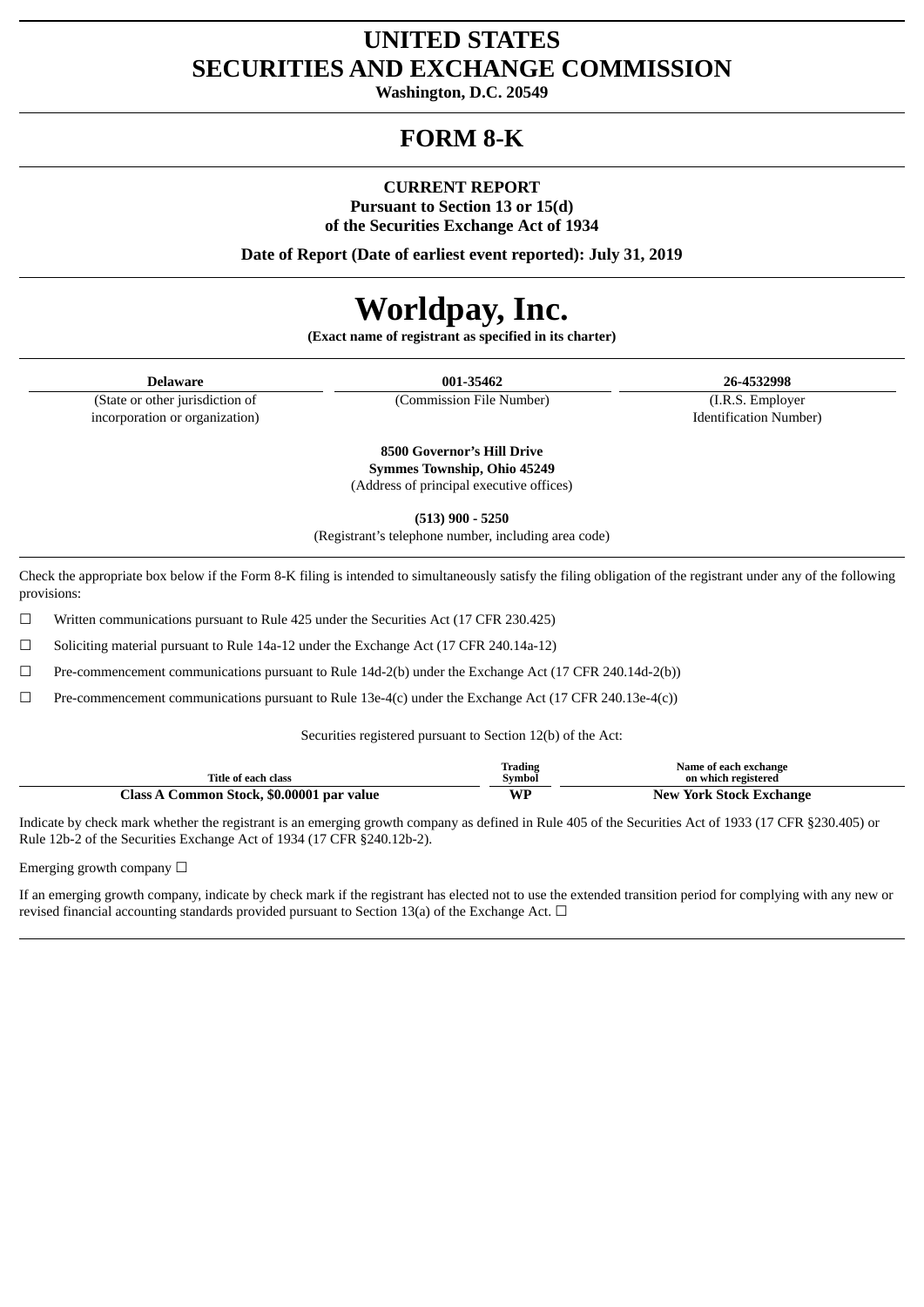#### **Introductory Note**

On July 31, 2019, pursuant to the terms and conditions of that certain Agreement and Plan of Merger (the "Merger Agreement"), dated as of March 17, 2019, by and among Fidelity National Information Services, Inc. ("FIS"), a Georgia corporation, Worldpay, Inc. ("Worldpay"), a Delaware corporation, and Wrangler Merger Sub, Inc. ("Merger Sub"), a Delaware corporation and wholly-owned subsidiary of FIS, Merger Sub merged with and into Worldpay (the "Merger"), with Worldpay continuing as the surviving corporation in the Merger and a wholly-owned subsidiary of FIS.

The events in this Current Report on Form 8-K took place in connection with the Merger.

#### **Item 1.02 Termination of a Material Definitive Agreement.**

*Loan Agreement*. As previously reported, Worldpay (through one of its subsidiaries) entered into that certain Third Amended and Restated Loan Agreement, dated as of January 16, 2018, by and among Worldpay, LLC (f/k/a Vantiv, LLC), a Delaware limited liability company and a subsidiary of Worldpay, as borrower, the various institutions party thereto from time to time, as lenders, Morgan Stanley Senior Funding, Inc., as the administrative agent, the collateral agent, the letter of credit issuer and the swing line lender (as amended by Amendment No. 5, dated as of June 22, 2018, the "Loan Agreement"). In connection with the closing of the Merger, on July 31, 2019, Worldpay (through one of its subsidiaries) (i) repaid all of the outstanding obligations in respect of principal, interest, fees and other amounts due under the Loan Agreement, (ii) terminated the commitments under the Loan Agreement and (iii) terminated the Loan Agreement. No prepayment premium or early termination penalties were incurred by Worldpay or any of its subsidiaries in connection with the termination of the Loan Agreement, termination of the commitments thereunder or the prepayment of the obligations outstanding thereunder, subject to customary "breakage" costs payable with respect to LIBOR-denominated loans.

*Notes Redemption*. As previously reported, Worldpay (through one of its subsidiaries) entered into that certain Indenture, dated as of November 10, 2015, by and among Worldpay Finance plc, Worldpay Group Limited (f/k/a Worldpay Group plc), as guarantor, the subsidiary guarantors thereto, Citibank, N.A., London Branch, as trustee, Citibank, N.A., London Branch, as principal paying agent, transfer agent and calculation agent, and Citigroup Global Markets Deutschland AG, as registrar (as supplemented by the First Supplemental Indenture, dated as of July 16, 2018, the "Euro Indenture"). In connection with the closing of the Merger, on July 31, 2019, Worldpay Finance plc issued and delivered a notice of conditional redemption to holders of Worldpay's outstanding 3.75% Senior Notes due 2022 to redeem all €500,000,000 in aggregate principal amount thereof at a redemption price equal to 100% of the principal amount thereof plus a "make-whole" premium calculated in accordance with the Euro Indenture, plus accrued and unpaid interest thereon up to but excluding the redemption date. On July 31, 2019, Worldpay (through one of its subsidiaries) deposited with the Euro Indenture trustee the applicable redemption payments to fund such redemption and thereby satisfied and discharged the Euro Indenture. These notes are expected to be redeemed on August 1, 2019.

As previously reported, Worldpay (through one of its subsidiaries) entered into that certain Indenture, dated as of December 21, 2017, by and among the Worldpay, LLC and Vantiv Issuer Corp. (together, the "Issuers"), the guarantors thereto, The Bank of New York Mellon Trust, as trustee, The Bank of New York Mellon SA/NV, as U.S. dollar paying agent and U.S. dollar transfer agent, The Bank of New York Mellon, London Branch, as sterling paying agent and sterling transfer agent, and The Bank of New York Mellon, Luxembourg Branch, as registrar (as supplemented by the First Supplemental Indenture, dated as of January 16, 2018 and as further supplemented by the Second Supplemental Indenture, dated as of March 30, 2018, the "US/UK Indenture"). In

 $-2-$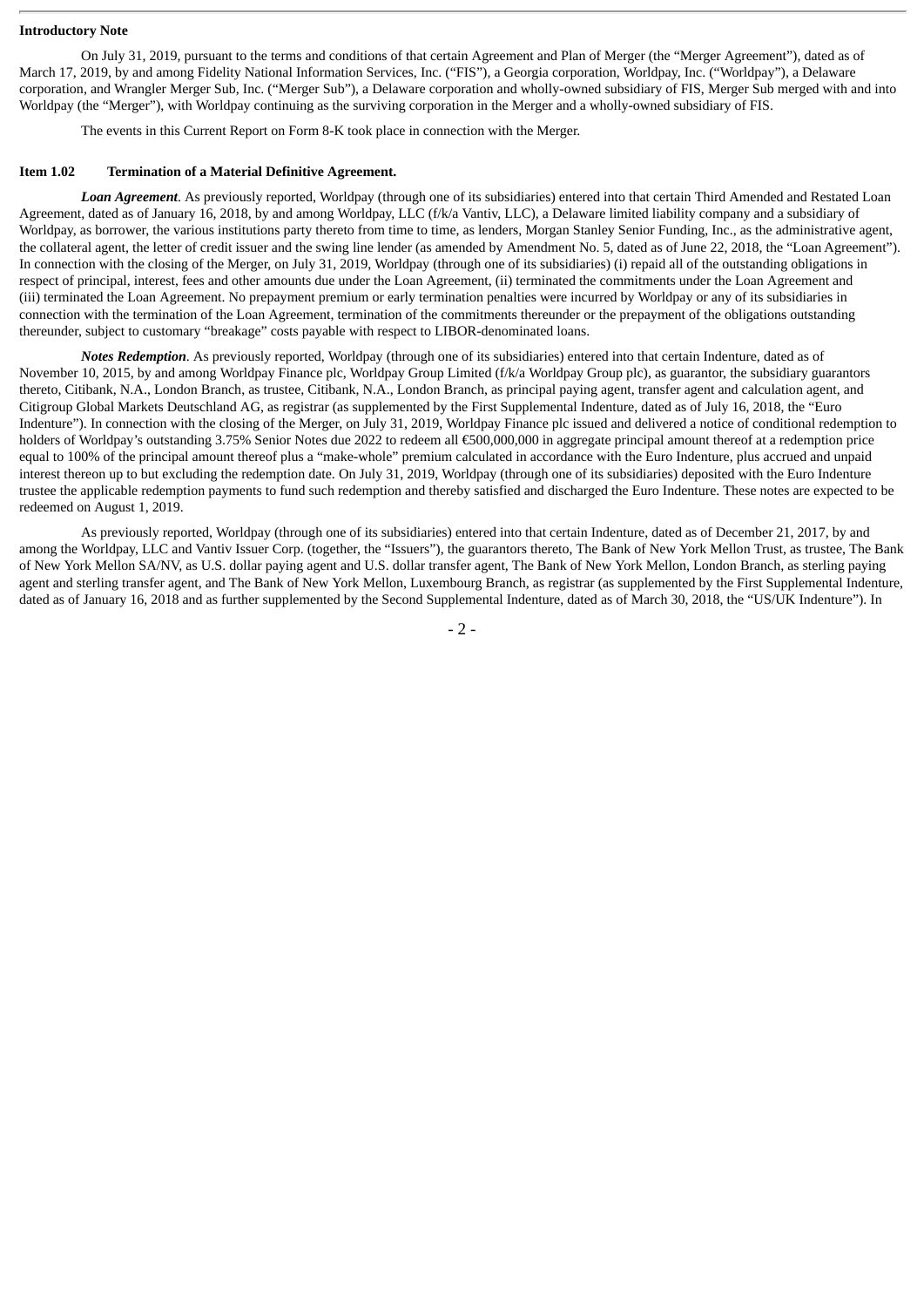connection with the closing of the Merger, the Issuers issued and delivered a notice of conditional redemption to holders of the Issuers' (i) outstanding 4.375% Senior Notes due 2025 to redeem all \$500,000,000 in aggregate principal amount thereof, and (ii) outstanding 3.875% Senior Notes due 2025 to redeem all £470,000,000 in aggregate principal amount thereof, in each case at a redemption price equal to 100% of the principal amount thereof plus a "make-whole" premium, calculated in accordance with the US/UK Indenture, plus accrued and unpaid interest thereon up to but excluding the redemption date. On July 31, 2019, Worldpay (through its subsidiaries) deposited with the US/UK Indenture Trustee the applicable redemption payments to fund such redemption and thereby satisfied and discharged the US/UK Indenture. These notes are expected to be redeemed on August 1, 2019.

The information disclosed in the Introductory Note of this Current Report on Form 8-K is incorporated herein by reference.

#### **Item 2.01 Completion of Acquisition or Disposition of Assets.**

As a result of the Merger, each share of the Class A common stock, par value \$0.00001 per share, of Worldpay ("Worldpay Class A Common Stock") outstanding immediately prior to the Merger, except for (a) shares of Worldpay Class A Common Stock owned by Worldpay as treasury stock or otherwise owned by Worldpay, FIS or any of their respective subsidiaries (other than any Exception Shares (as defined in the Merger Agreement)) and (b) Dissenting Shares (as defined in the Merger Agreement), if any, was converted into the right to receive (i) 0.9287 shares (the "Exchange Ratio") of common stock, par value \$0.01 per share, of FIS ("FIS Common Stock" and, such shares, the "Share Consideration") with cash paid in lieu of fractional shares and (ii) \$11.00 in cash (the "Cash Consideration" and, together with the Share Consideration, the "Merger Consideration").

Additionally, Worldpay's equity awards were converted into corresponding equity awards with respect to shares of FIS Common Stock (the "Converted Awards") pursuant to an exchange ratio designed to maintain the intrinsic value of the applicable award immediately prior to conversion. With respect to Worldpay equity awards that had terms providing for vesting upon satisfaction of performance criteria, the conversion was based on achievement levels specified in the Merger Agreement. The Converted Awards will continue to (i) vest based on continued service and (ii) be governed by the same terms and conditions as were applicable to the corresponding Worldpay equity awards prior to conversion (including with respect to accelerated vesting upon a qualifying termination following the effective time of the Merger).

The foregoing description does not purport to be complete and is qualified in its entirety by reference to (i) the other items of this Current Report on Form 8-K, (ii) the Joint Proxy Statement/Prospectus and (iii) the Merger Agreement, which is filed herewith as Exhibit 2.1 and incorporated by reference.

The information disclosed in the Introductory Note of this Current Report on Form 8-K is incorporated herein by reference.

#### Item 3.01 Notice of Delisting or Failure to Satisfy a Continued Listing Rule or Standard: Transfer of Listing.

On July 31, 2019, in connection with the completion of the Merger, Worldpay notified its principal trading market, the New York Stock Exchange, that the Merger had occurred and each share of Worldpay Class A Common Stock outstanding immediately prior to the Merger was converted into the right to receive the Merger Consideration as set forth in the Merger Agreement (except for shares of Worldpay Class A Common Stock owned by Worldpay as treasury stock or otherwise owned by Worldpay, FIS or any of their respective subsidiaries (other than any Exception Shares (as defined in the Merger Agreement)) and Dissenting Shares (as defined in the Merger Agreement), if any). In connection with the Merger, the New York Stock Exchange filed with the Securities and Exchange Commission a notification of removal from listing on Form 25 to report that the Worldpay Class A Common Stock is no longer listed on the New York Stock Exchange.

The information disclosed in the Introductory Note and Item 2.01 of this Current Report on Form 8-K is incorporated herein by reference.

- 3 -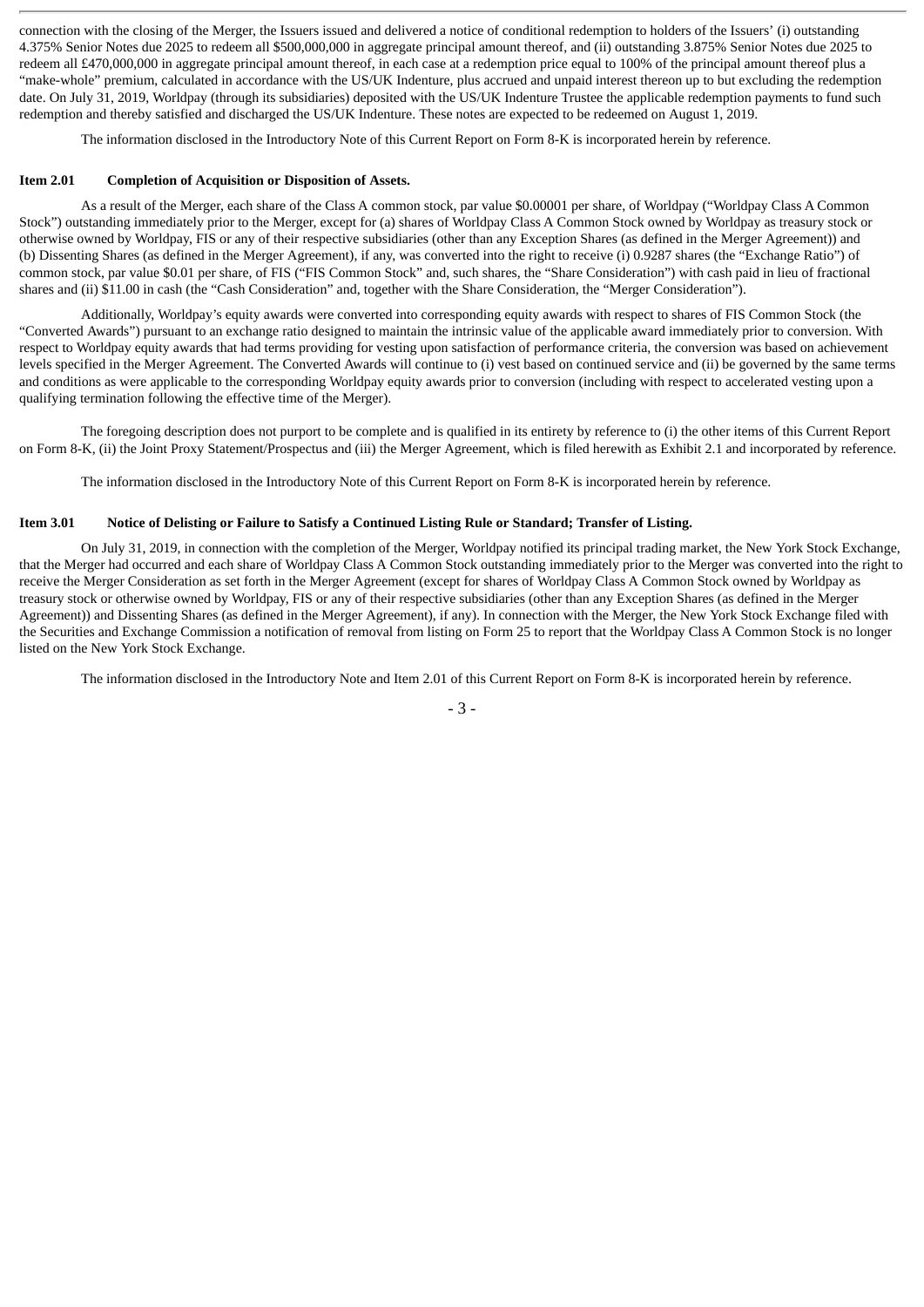#### **Item 3.03 Material Modification to Rights of Security Holders.**

The information disclosed in the Introductory Note and Items 2.01, 3.01 and 5.03 of this Current Report on Form 8-K is incorporated herein by reference.

#### **Item 5.01 Changes in Control of Registrant.**

The information disclosed in the Introductory Note and Item 2.01 of this Current Report on Form 8-K is incorporated herein by reference.

#### Item 5.02 Departure of Directors or Certain Officers; Election of Directors; Appointment of Certain Officers; Compensatory Arrangements of **Certain Officers.**

Effective upon completion of the Merger, all of the directors of Worldpay ceased serving as directors of Worldpay and all of the executive officers of Worldpay ceased serving in their capacity as executive officers of Worldpay, other than as follows:

- (i) Mark Heimbouch (Worldpay's President and Chief Operating Officer) has agreed to serve as Worldpay's President, Merchant Solutions; and
- (ii) Charles Drucker (Worldpay's Chief Executive Officer) and Stephanie Ferris (Worldpay's Chief Financial Officer) have agreed to continue to serve in their current rolls as officers of Worldpay until immediately following the filing of Worldpay's Quarterly Report on Form 10-Q in respect of the second quarter of 2019 (on or about August 6, 2019).

As previously described in FIS' Current Report on Form 8-K, dated July 31, 2019, Mr. Drucker, Mr. Heimbouch and Ms. Ferris have agreed to serve as executive officers of FIS following the Merger.

As previously described in Worldpay's definitive proxy statement in the section entitled "*The Merger—Interests of Certain Worldpay Directors and Executive Officers in the Merger*", certain of Worldpay's directors and executive officers have interests in the Merger including, among others, severance rights, rights to continuing indemnification and directors' and officers' liability insurance, accelerated vesting of certain equity awards and the right of Charles Drucker to be an executive of FIS and the executive vice chairman of the FIS board of directors effective upon completion of the Merger.

#### **Item 5.03 Amendments to Articles of Incorporation or Bylaws; Change in Fiscal Year.**

Pursuant to the Merger Agreement, the certificate of incorporation of Worldpay that was in effect immediately prior to the effective time of the Merger was amended and restated in its entirety as set forth in Exhibit A to the Merger Agreement and, as so amended and restated, became the certificate of incorporation of Worldpay as the surviving corporation in the Merger. Immediately following the completion of the Merger, Worldpay filed an Amended and Restated Certificate of Incorporation, further amending the certificate of incorporation of Worldpay, providing for payment mechanics in respect of the Save as You Earn Plans of Worldpay, as contemplated by the Merger Agreement, and, as so amended and restated, is the certificate of incorporation of Worldpay. The certificate of incorporation of Worldpay, as amended and restated in connection with the Merger, is attached as Exhibit 3.1 and, as further amended, as Exhibit 3.2 hereto, and each are incorporated herein by reference.

Pursuant to the Merger Agreement, the bylaws of Merger Sub, as in effect immediately prior to the effective time of the Merger, became the bylaws of Worldpay as the surviving corporation in the Merger. The bylaws of Worldpay, as so amended and restated, are attached as Exhibit 3.3 hereto, and are incorporated herein by reference.

The information disclosed in the Introductory Note and Item 2.01 of this Current Report on Form 8-K is incorporated herein by reference.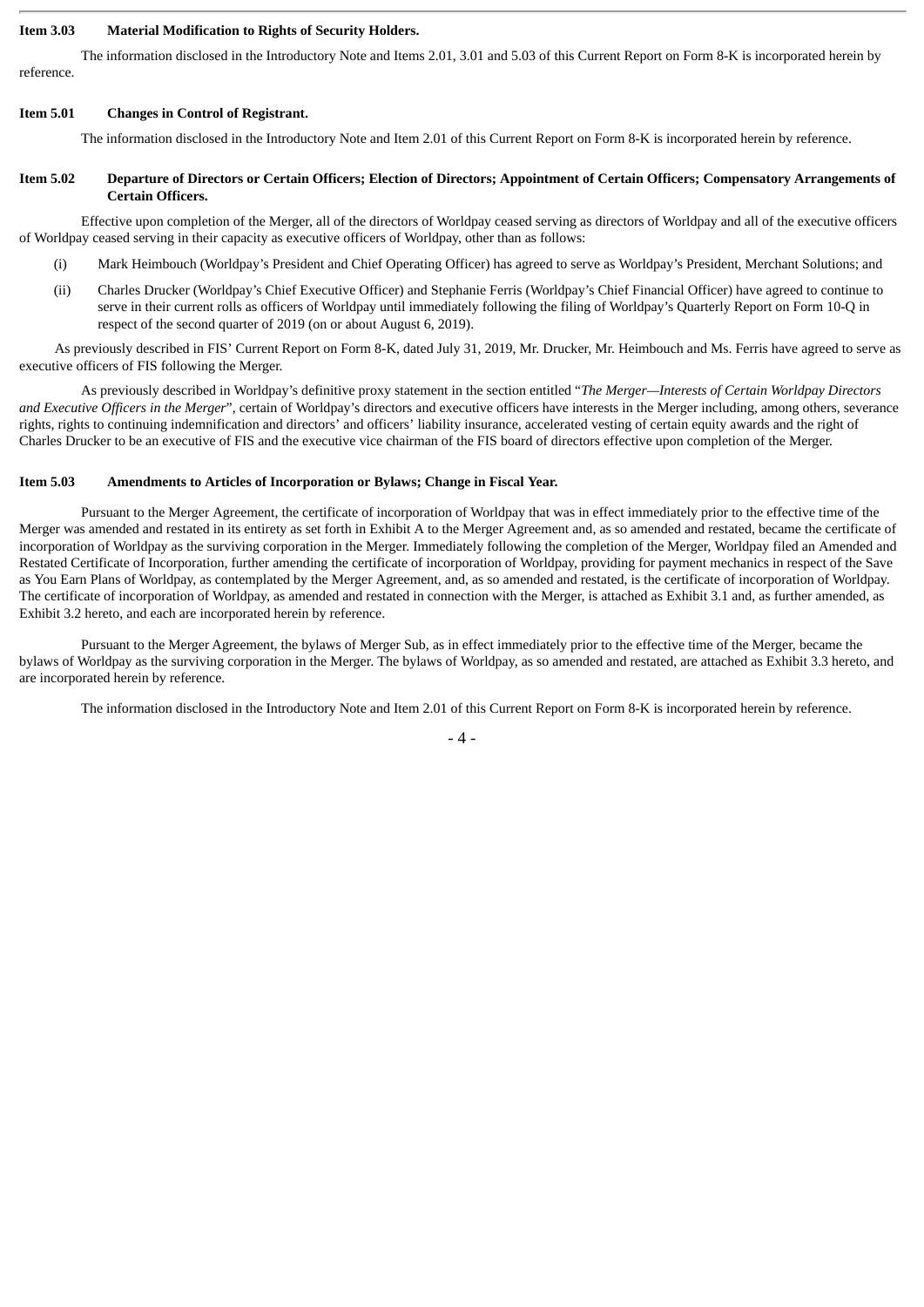#### **Item 8.01 Other Events.**

On July 31, 2019, FIS issued a press release announcing the completion of the Merger, a copy of which is attached hereto as Exhibit 99.1 and incorporated herein by reference.

#### **Item 9.01 Financial Statements and Exhibits.**

(d) Exhibits

- 2.1 Agreement and Plan of Merger between Fidelity National Information Services, Inc., Worldpay, Inc. and Wrangler Merger Sub, Inc. dated as of March 17, 2019 [\(incorporated](http://www.sec.gov/Archives/edgar/data/1533932/000119312519078417/d722540dex21.htm) by reference to Exhibit 2.1 to the Form 8-K filed by Worldpay on March 18, 2019)
- 3.1 Amended and Restated Certificate of [Incorporation](#page-6-0) of Worldpay, Inc.
- 3.2 Amended and Restated Certificate of [Incorporation](#page-8-0) of Worldpay, Inc.
- 3.3 Amended and Restated Bylaws of [Worldpay,](#page-13-0) Inc.
- 99.1 Press Release of Fidelity National [Information](#page-23-0) Services, Inc., dated as of July 31, 2019

- 5 -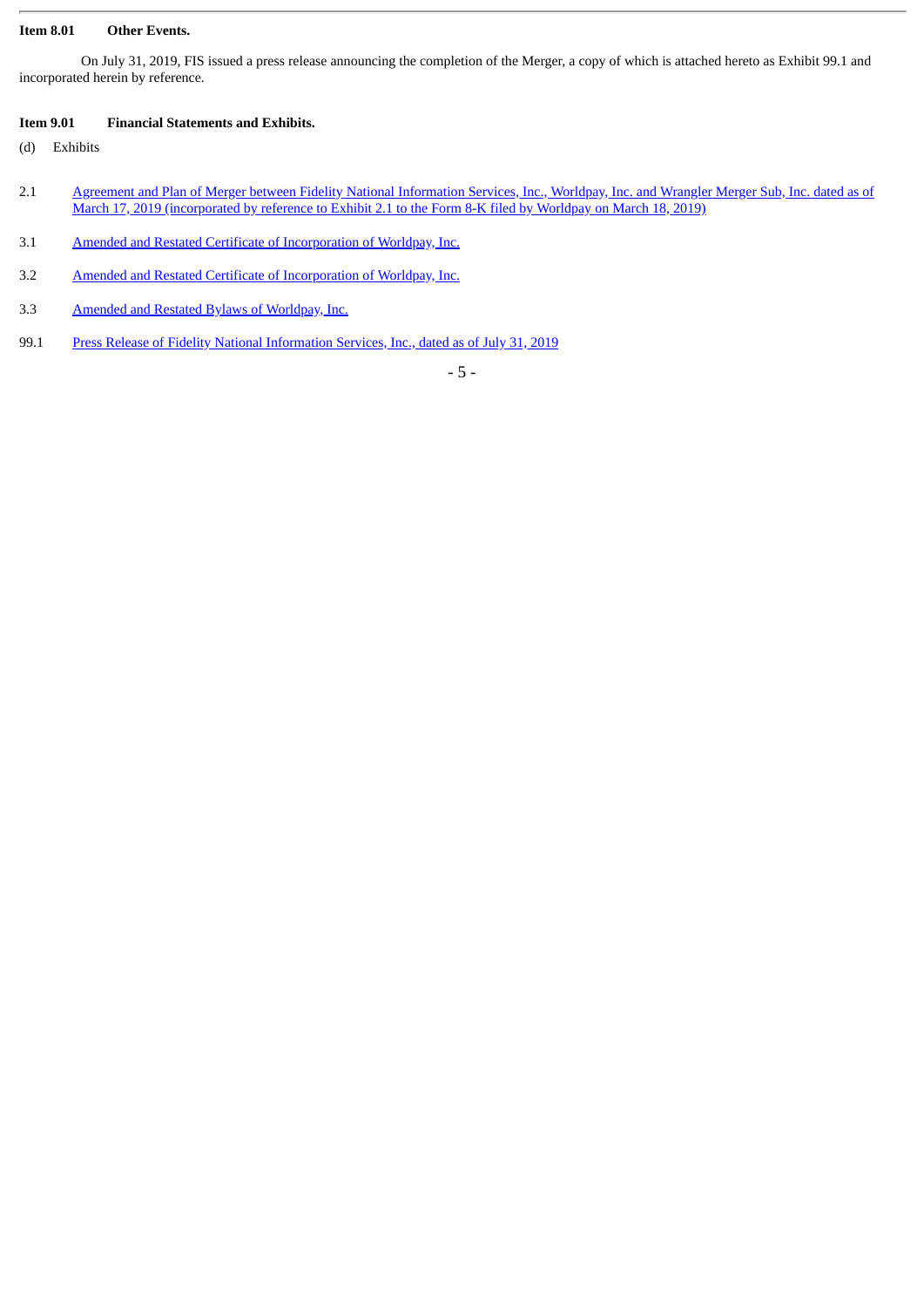#### **SIGNATURES**

Pursuant to the requirements of the Securities Exchange act of 1934, the registrant has duly caused this report to be signed on its behalf by the undersigned hereunto duly authorized.

#### **Worldpay, Inc.**

By: /s/ Jared M. Warner

Name: Jared M. Warner Title: General Counsel and Corporate Secretary

Date: July 31, 2019

- 6 -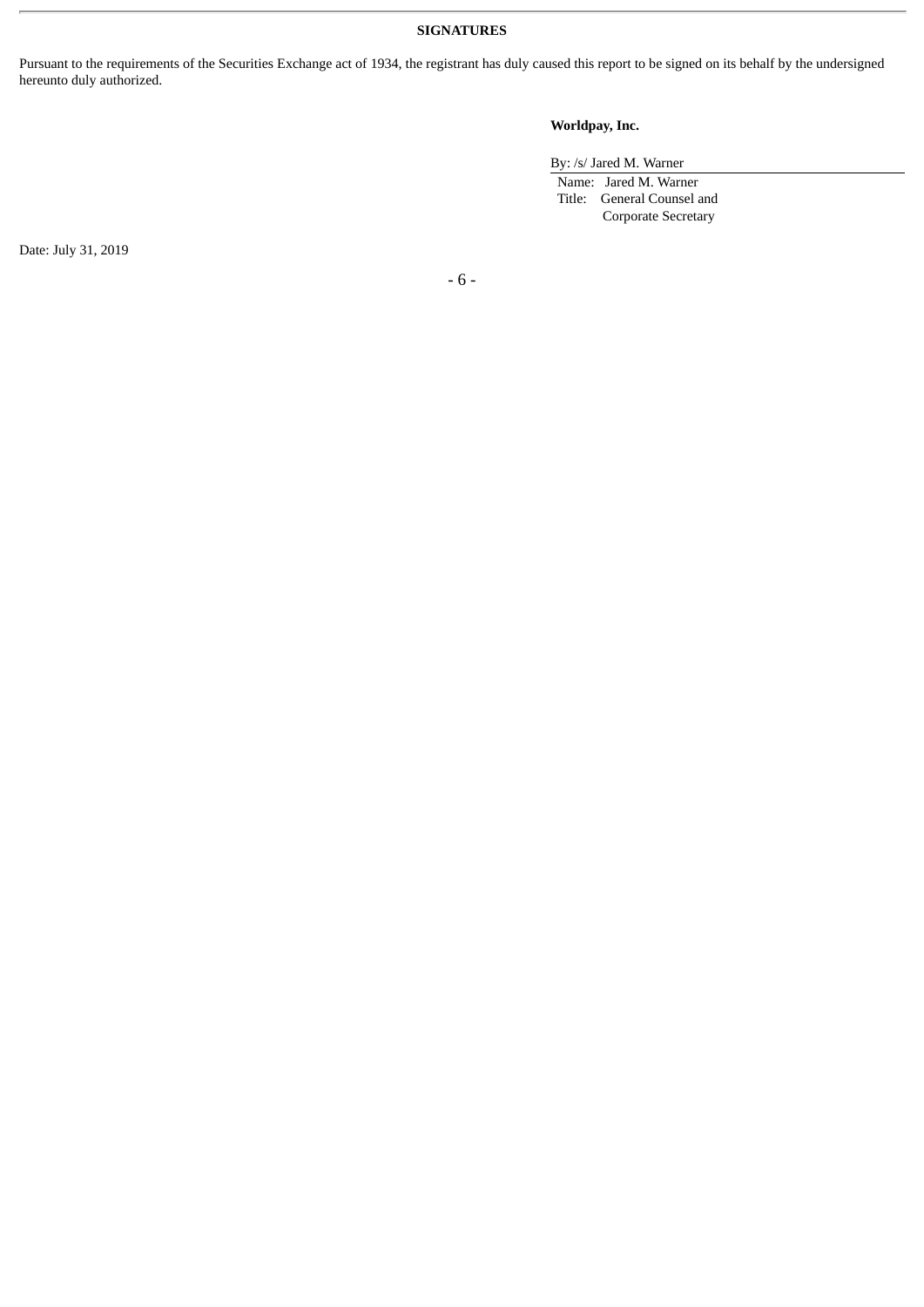#### **AMENDED AND RESTATED**

#### **CERTIFICATE OF INCORPORATION**

# **OF**

# **WORLDPAY, INC.**

#### **\* \* \* \* \* \* \* \***

#### ARTICLE I.

# <span id="page-6-0"></span>The name of the corporation is: **Worldpay, Inc.** (the "Corporation").

#### ARTICLE II.

The address of the registered office of the Corporation in the State of Delaware is: Corporation Trust Center, 1209 Orange Street, Wilmington, County of New Castle, Delaware, 19801. The name of the registered agent of the Corporation at such address is The Corporation Trust Company.

#### ARTICLE III.

The nature of the business or purposes to be conducted or promoted by the Corporation is to engage in any lawful act or activity for which corporations may be organized under the General Corporation Law of the State of Delaware (the "DGCL").

#### ARTICLE IV.

The total number of shares of stock which the Corporation shall have authority to issue is 100 shares of common stock, par value one cent (\$0.01) per share ("Common Stock"). All shares of Common Stock shall have identical rights and preferences. Upon any liquidation, dissolution or winding up of the Corporation, whether voluntary or involuntary, the assets of the Corporation to be distributed to the holders of the capital stock of the Corporation shall be distributed ratably among the holders of the shares of Common Stock. Except as required by law, the voting power of the Corporation shall be vested in the Common Stock.

# ARTICLE V.

In furtherance and not in limitation of the powers conferred by statute, the by-laws of the Corporation may be made, altered, amended or repealed by the stockholders or by a majority of the board of directors of the Corporation.

# ARTICLE VI.

Unless and to the extent that the by-laws of the Corporation shall so require, elections of directors of the Corporation need not be by written ballot.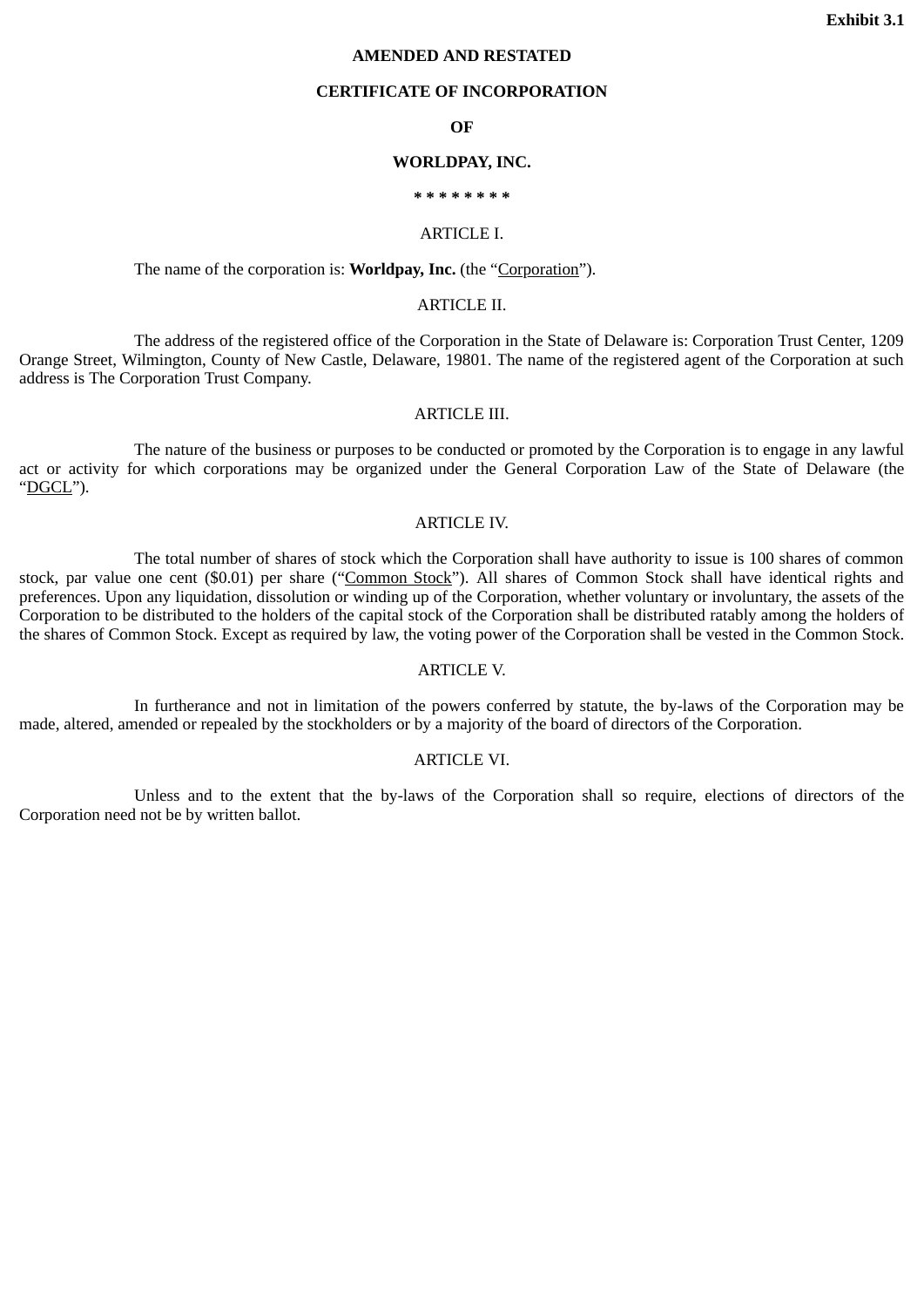#### ARTICLE VII.

To the fullest extent permitted by the DGCL as the same exists or as may hereafter be amended, a director of the Corporation shall not be personally liable either to the Corporation or to any stockholder for monetary damages for breach of fiduciary duty as a director, except (i) for any breach of the director's duty of loyalty to the Corporation or its stockholders, (ii) for acts or omissions which are not in good faith or which involve intentional misconduct or knowing violation of law, (iii) for any matter in respect of which such director shall be liable under Section 174 of the DGCL or any amendment thereto or successor provision thereto, or (iv) for any transaction from which the director shall have derived an improper personal benefit. If the DGCL is amended to eliminate or further limit the liability of directors, then the liability of a director of the Corporation, in addition to the limitation on personal liability provided herein, shall be limited to the fullest extent permitted by the DGCL. The Corporation may (by bylaw, resolution, agreement or otherwise) indemnify to the fullest extent permitted by law any person made or threatened to be made a party to an action or proceeding, whether criminal, civil, administrative or investigative, by reason of the fact that he, she, his or her testator or intestate is or was a director, officer, employee or agent of the Corporation or any predecessor to the Corporation or serves or served at any other enterprise as a director, officer, employee or agent at the request of the Corporation or any predecessor to the Corporation. Neither amendment nor repeal of this Article VII nor the adoption of any provision of this Certificate of Incorporation of the Corporation inconsistent with this Article VII shall eliminate or reduce the effect of this paragraph in respect of any matter occurring, or any cause of action, suit or claim that, but for this Article VII, would accrue or arise, prior to such amendment, repeal or adoption of an inconsistent provision.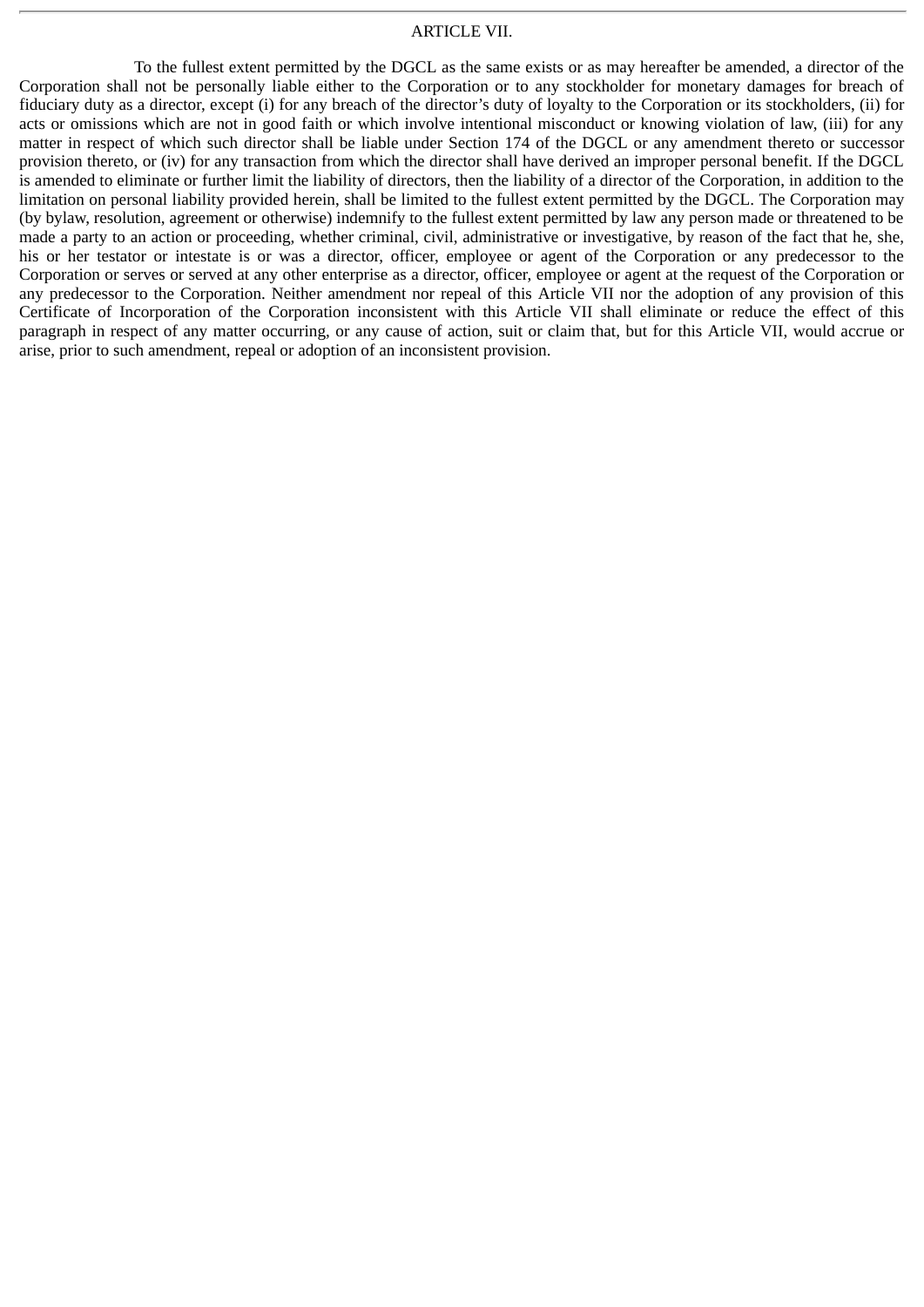# **AMENDED AND RESTATED CERTIFICATE OF INCORPORATION OF WORLDPAY, INC.**

Filed pursuant to Sections 242 and 245 of the Delaware General Corporation Law

<span id="page-8-0"></span>WORLDPAY, INC. (the "**Corporation**"), a corporation organized and existing under the laws of the State of Delaware, hereby certifies as follows:

- 1. The name of the Corporation is Worldpay, Inc. The corporation was originally incorporated under the name of Advent-Kong Blocker Corp. on March 25, 2009.
- 2. This Amended and Restated Certificate of Incorporation was duly adopted by the written consent of the Board of Directors of the Corporation and approved by the sole shareholder of the Corporation in accordance with the applicable provisions of Sections 228, 242 and 245 of the DGCL.
- 3. The text of the Certificate of Incorporation is hereby amended and restated in its entirety as set forth below.
- 4. This Amended and Restated Certificate of Incorporation shall become effective immediately upon filing with the Secretary of State of the State of Delaware.

# ARTICLE I.

The name of the corporation is: **Worldpay, Inc.** (the "Corporation").

# ARTICLE II.

The address of the registered office of the Corporation in the State of Delaware is: Corporation Trust Center, 1209 Orange Street, Wilmington, County of New Castle, Delaware, 19801. The name of the registered agent of the Corporation at such address is The Corporation Trust Company.

# ARTICLE III.

The nature of the business or purposes to be conducted or promoted by the Corporation is to engage in any lawful act or activity for which corporations may be organized under the General Corporation Law of the State of Delaware (the "DGCL").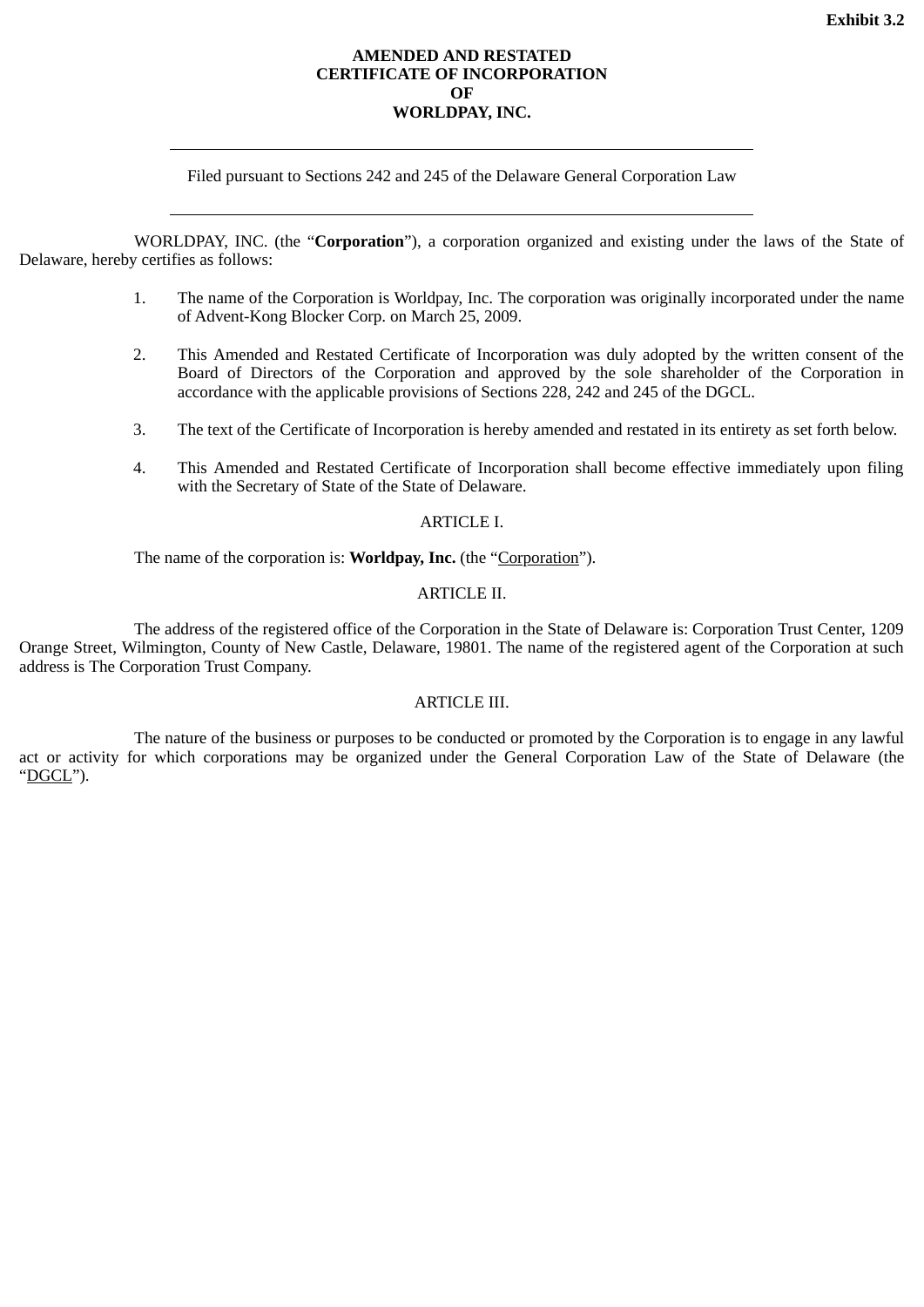# ARTICLE IV.

Section 1. Corporation Common Stock. The total number of shares of stock which the Corporation shall have authority to issue is 319,049,772 shares of Class A common stock, par value one cent (\$0.01) per share ("Corporation Common Stock"). All shares of Corporation Common Stock shall have identical rights and preferences. Upon any liquidation, dissolution or winding up of the Corporation, whether voluntary or involuntary, the assets of the Corporation to be distributed to the holders of the capital stock of the Corporation shall be distributed ratably among the holders of the shares of Corporation Common Stock. Except as required by law, the voting power of the Corporation shall be vested in the Corporation Common Stock.

# Section 2. SAYE Plans.

- (a) In this Article IV, reference is made to the Merger Agreement, dated as of March 17, 2019, by and among Fidelity National Information Services, Inc. ("FIS"), Wrangler Merger Sub, Inc. ("Merger Sub") and the Corporation (the "Merger Agreement"), pursuant to which, on July 31, 2019, Merger Sub merged with and into the Corporation (the "Merger"). Capitalized terms, not otherwise defined, used in this Article IV shall have the meanings set forth in the Merger Agreement. A copy of the Merger Agreement shall be kept on file at the Corporation and shall be made available to any holder of awards, options or other securities (collectively, the "Corporation SAYE Awards") issued or granted pursuant to the Corporation's Save as You Earn Plan (the "Corporation SAYE") and/or any holder of awards, options or other securities (collectively, the "WP PLC SAYE Awards" and together with the Corporation SAYE Awards, the "SAYE Awards") under the Worldpay Group plc Savings-Related Share Option Scheme (the "WP PLC SAYE", and together with the Corporation SAYE, the "SAYE Plans").
- (b) Notwithstanding any other provision of this certificate of incorporation, if any shares of Corporation Common Stock are issued to any person (other than FIS or its designee) (the "New Holder") pursuant to or upon exercise of any SAYE Awards granted or issued pursuant to the SAYE Plans, following the Effective Time, such shares of Corporation Common Stock (the "SAYE Shares") shall be immediately and automatically transferred to FIS and in consideration of such transfer such New Holder shall be entitled to receive from FIS such number of shares of common stock of FIS ("FIS Common Stock") and the payment of such amount in cash as such New Holder would have been entitled to receive as Merger Consideration for such SAYE Shares if such SAYE Shares were outstanding immediately prior to the Effective Time in accordance with the Merger Agreement. To the fullest extent permitted by applicable law, such immediate and automatic transfer shall not require any further action by the New Holder or any other person.
- (c) If, as compared to immediately prior to the Effective Time, the outstanding shares of FIS Common Stock or the number of shares of Corporation Common Stock issuable pursuant to or upon exercise of the SAYE Awards shall have been increased, decreased, changed into or exchanged for a different number or kind of shares or securities, in any such case as a result of a reorganization, recapitalization, reclassification, stock dividend, stock split, reverse stock split or other similar change in capitalization, or there shall be any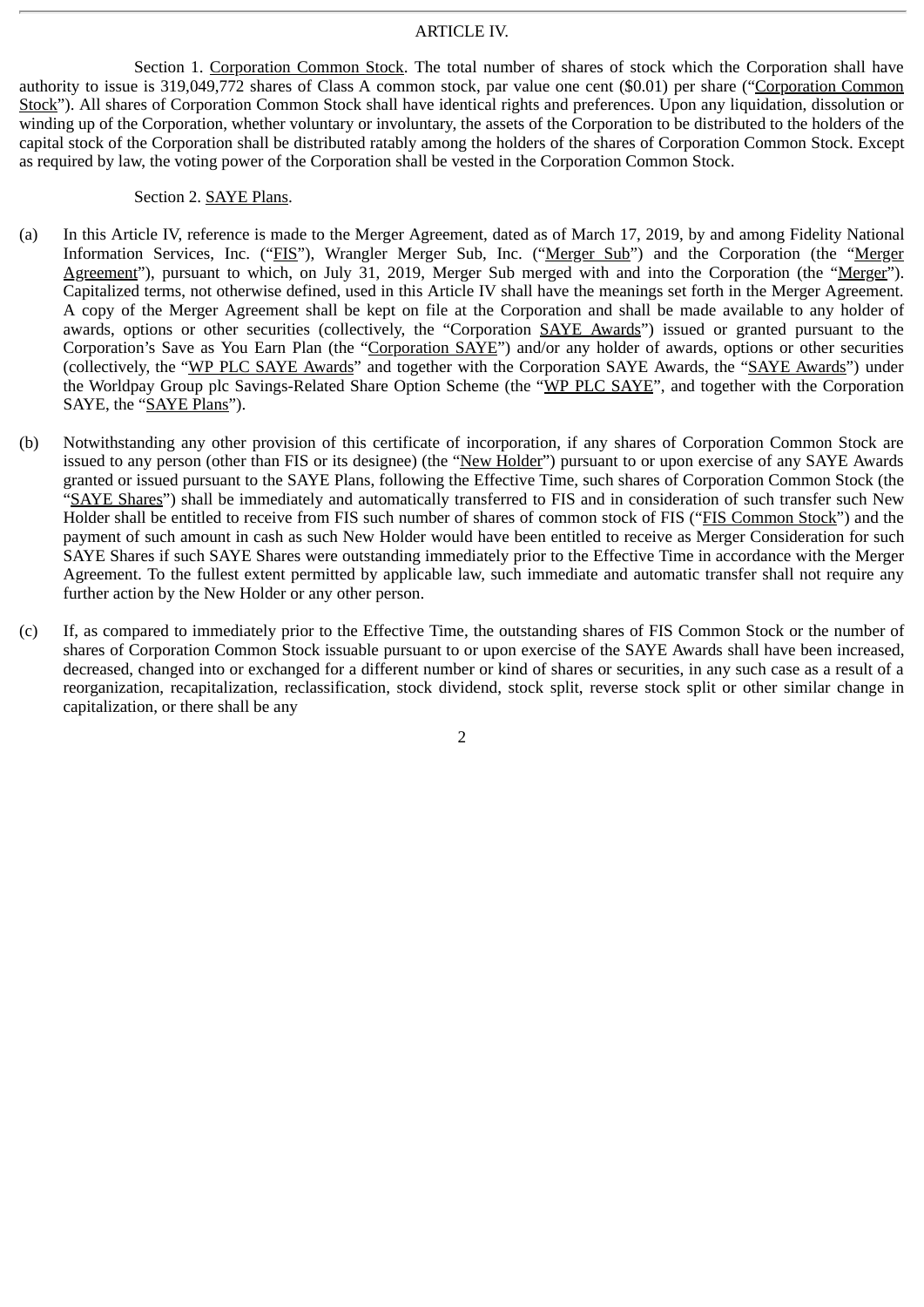extraordinary dividend or distribution, an appropriate and proportionate adjustment shall be made to the Merger Consideration to give holders of SAYE Awards under the SAYE Plans, as applicable, the same per share economic effect as if such holders had exercised such SAYE Awards prior to such event.

- (d) To give effect to any transfer required by this Article IV, each New Holder shall appoint each officer of the Corporation, or any other person nominated by the Corporation, as attorney or agent for such New Holder to execute and deliver as transferor a stock power and any other form of transfer or instructions of transfer on behalf of the New Holder (or any subsequent holder or any nominee of such New Holder or any such subsequent holder) in favor of FIS (or as FIS shall otherwise determine), as applicable and do all such other things and execute and deliver all such documents as may in the absolute discretion of the attorney or agent be necessary or desirable to transfer the SAYE Shares to FIS (or as FIS shall otherwise direct), as applicable, and pending such transfer to exercise all such rights to the SAYE Shares as FIS may direct. For the avoidance of doubt, the New Holder (or any subsequent holder or any nominee of such New Holder or any such subsequent holder) shall not thereafter (except to the extent that the attorney or agent fails to act in accordance with the directions of FIS) be entitled to exercise any rights attaching to the SAYE Shares unless so agreed by FIS. The Corporation may give good receipt for the purchase price of the SAYE Shares and may register FIS (or as FIS shall otherwise direct) as holder of the SAYE Shares and issue to it certificates for the same. The Corporation shall not be obliged to issue a certificate to the New Holder (or any subsequent holder or any nominee of such New Holder or any such subsequent holder) for any SAYE Shares. FIS shall send, or direct the sending of, a check to the New Holder (or any subsequent holder or any nominee of such New Holder or any such subsequent holder) in respect of the Cash Consideration of the Merger Consideration and FIS shall deliver or cause to be delivered to the New Holder such number of shares of FIS Common Stock comprising the Share Consideration of the Merger Consideration within 14 days of the date on which the SAYE Shares are issued to the New Holder (or any nominee of such New Holder) and automatically transferred to FIS pursuant to this Article IV.
- (e) Following such time when there are no longer any holders of outstanding SAYE Awards under the SAYE Plans and any SAYE Shares issued pursuant to or upon exercise of any SAYE Awards have been transferred to FIS, this Section 2 of Article IV shall be deemed to be void and of no further force or effect.

#### ARTICLE V.

In furtherance and not in limitation of the powers conferred by statute, the by-laws of the Corporation may be made, altered, amended or repealed by the stockholders or by a majority of the board of directors of the Corporation.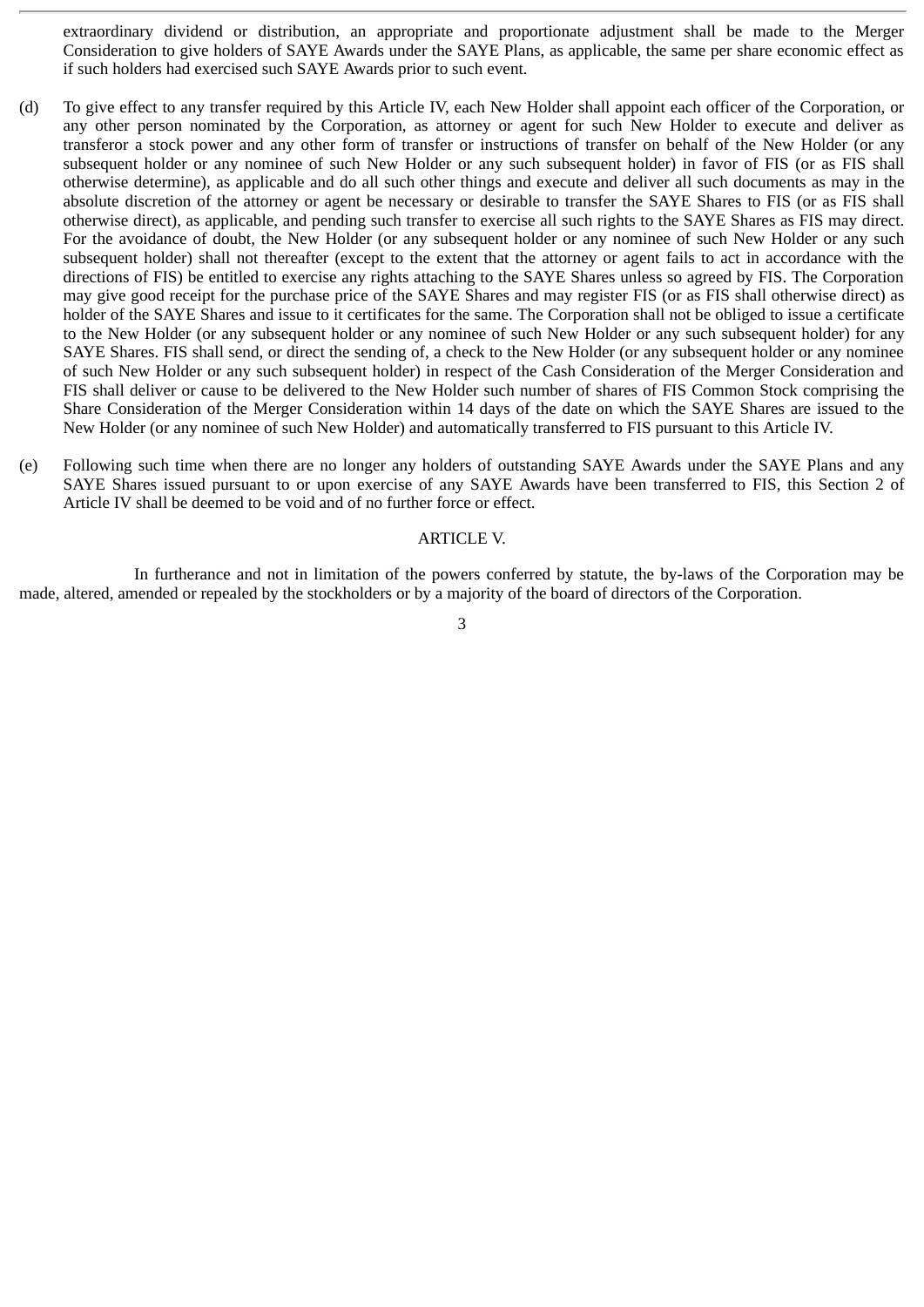#### ARTICLE VI.

Unless and to the extent that the by-laws of the Corporation shall so require, elections of directors of the Corporation need not be by written ballot.

#### ARTICLE VII.

To the fullest extent permitted by the DGCL as the same exists or as may hereafter be amended, a director of the Corporation shall not be personally liable either to the Corporation or to any stockholder for monetary damages for breach of fiduciary duty as a director, except (i) for any breach of the director's duty of loyalty to the Corporation or its stockholders, (ii) for acts or omissions which are not in good faith or which involve intentional misconduct or knowing violation of law, (iii) for any matter in respect of which such director shall be liable under Section 174 of the DGCL or any amendment thereto or successor provision thereto, or (iv) for any transaction from which the director shall have derived an improper personal benefit. If the DGCL is amended to eliminate or further limit the liability of directors, then the liability of a director of the Corporation, in addition to the limitation on personal liability provided herein, shall be limited to the fullest extent permitted by the DGCL. The Corporation may (by bylaw, resolution, agreement or otherwise) indemnify to the fullest extent permitted by law any person made or threatened to be made a party to an action or proceeding, whether criminal, civil, administrative or investigative, by reason of the fact that he, she, his or her testator or intestate is or was a director, officer, employee or agent of the Corporation or any predecessor to the Corporation or serves or served at any other enterprise as a director, officer, employee or agent at the request of the Corporation or any predecessor to the Corporation. Neither amendment nor repeal of this Article VII nor the adoption of any provision of this Certificate of Incorporation of the Corporation inconsistent with this Article VII shall eliminate or reduce the effect of this paragraph in respect of any matter occurring, or any cause of action, suit or claim that, but for this Article VII, would accrue or arise, prior to such amendment, repeal or adoption of an inconsistent provision.

[*Signature page follows*]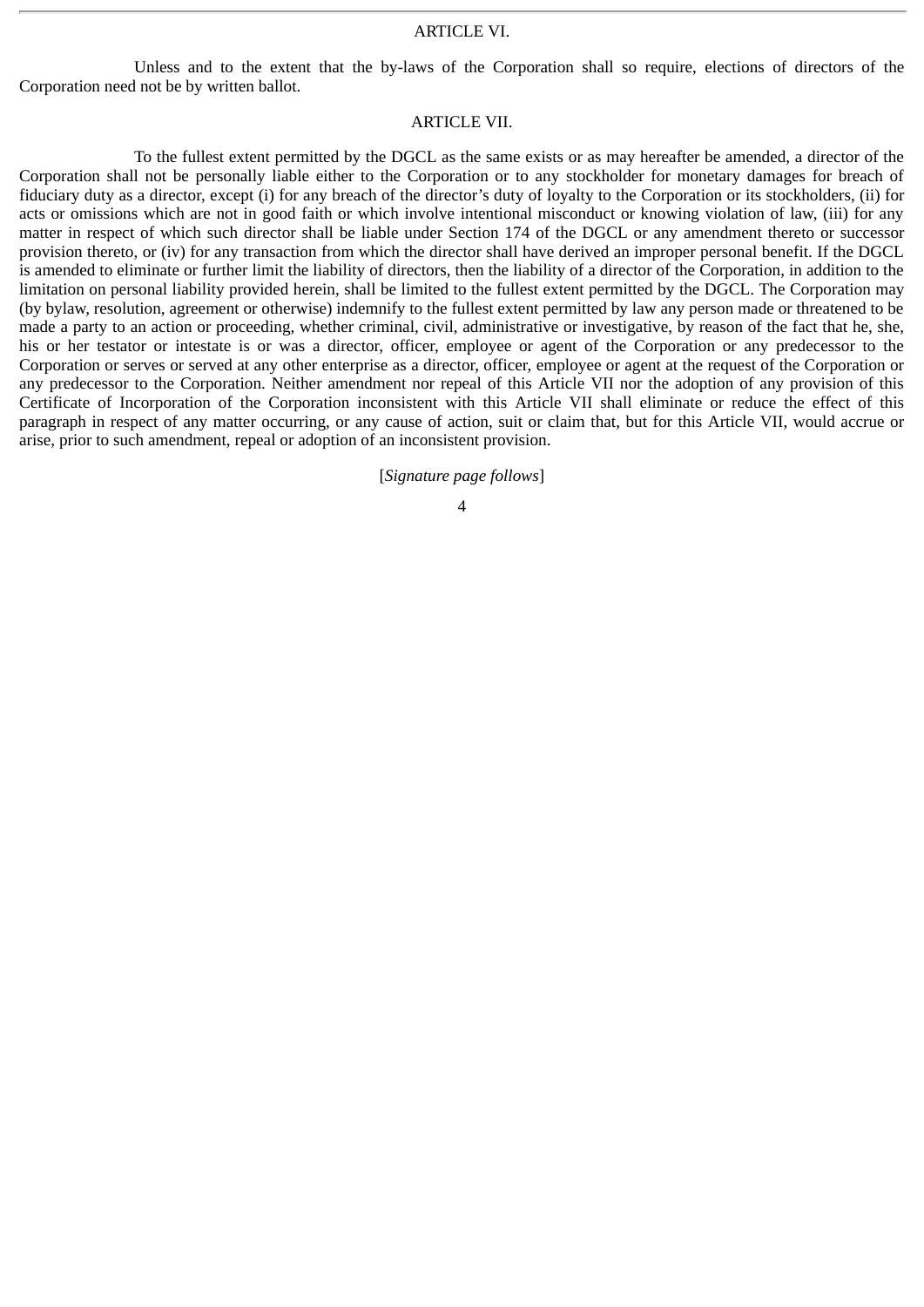IN WITNESS WHEREOF, the Corporation has caused this Amended and Restated Certificate of Incorporation to be signed by its duly authorized officer on July 31, 2019.

# **WORLDPAY, INC.**

By: /s/ Marc M. Mayo

Name: Marc M. Mayo Title: Corporate Executive Vice President and Chief Legal Officer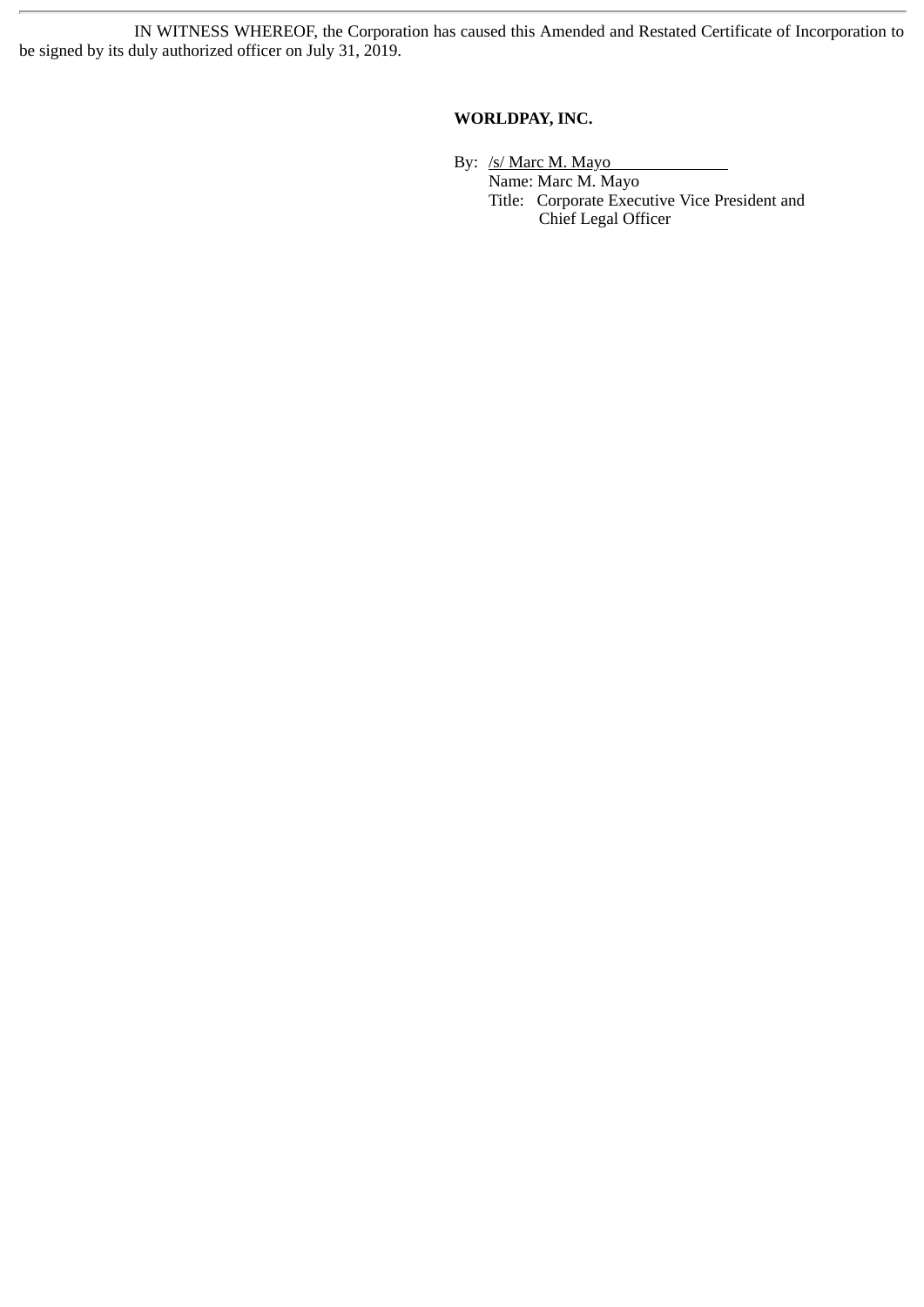# **WORLDPAY, INC.**

# **INCORPORATED UNDER THE LAWS OF**

# **THE STATE OF DELAWARE**

# **BY-LAWS**

# **ARTICLE I OFFICES**

<span id="page-13-0"></span>The registered office of Worldpay, Inc. (the "Corporation") shall be located in the state of Delaware and shall be at such address as shall be set forth in the Certificate of Incorporation. The registered agent of the Corporation at such address shall be as set forth in the Certificate of Incorporation. The Corporation may also have such other offices at such other places, within or without the State of Delaware, as the Board of Directors may from time to time designate or the business of the Corporation may require.

# **ARTICLE II STOCKHOLDERS**

Section 1. Annual Meeting. The annual meeting of stockholders for the election of directors and the transaction of any other business shall be held on such date and at such time and in such place, either within or without the State of Delaware, as shall from time to time be designated by the Board of Directors. At the annual meeting any business may be transacted and any corporate action may be taken, whether stated in the notice of meeting or not, except as otherwise expressly provided by statute or the Certificate of Incorporation.

Section 2. Special Meetings. Special meetings of the stockholders for any purpose may be called at any time by the Board of Directors, or by the President, and shall be called by the President at the request of the holders of at least 20% of the outstanding shares of capital stock entitled to vote. Special meetings shall be held at such place or places within or without the State of Delaware as shall from time to time be designated by the Board of Directors. At a special meeting no business shall be transacted and no corporate action shall be taken other than that stated in the notice of the meeting.

Section 3. Notice of Meetings. Written notice of the time and place of any stockholder's meeting, whether annual or special, shall be given to each stockholder entitled to vote thereat, by personal delivery or by mailing the same to him at his address as the same appears upon the records of the Corporation at least ten (10) days but not more than sixty (60) days before the day of the meeting. Notice of any adjourned meeting need not be given except by announcement at the meeting so adjourned, unless otherwise ordered in connection with such adjournment. Such further notice, if any, shall be given as may be required by law.

Section 4. Cuorum. Any number of stockholders, together holding at least a majority of the capital stock of the Corporation issued and outstanding and entitled to vote, who shall be present in person or represented by proxy at any meeting duly called, shall constitute a quorum for the transaction of all business,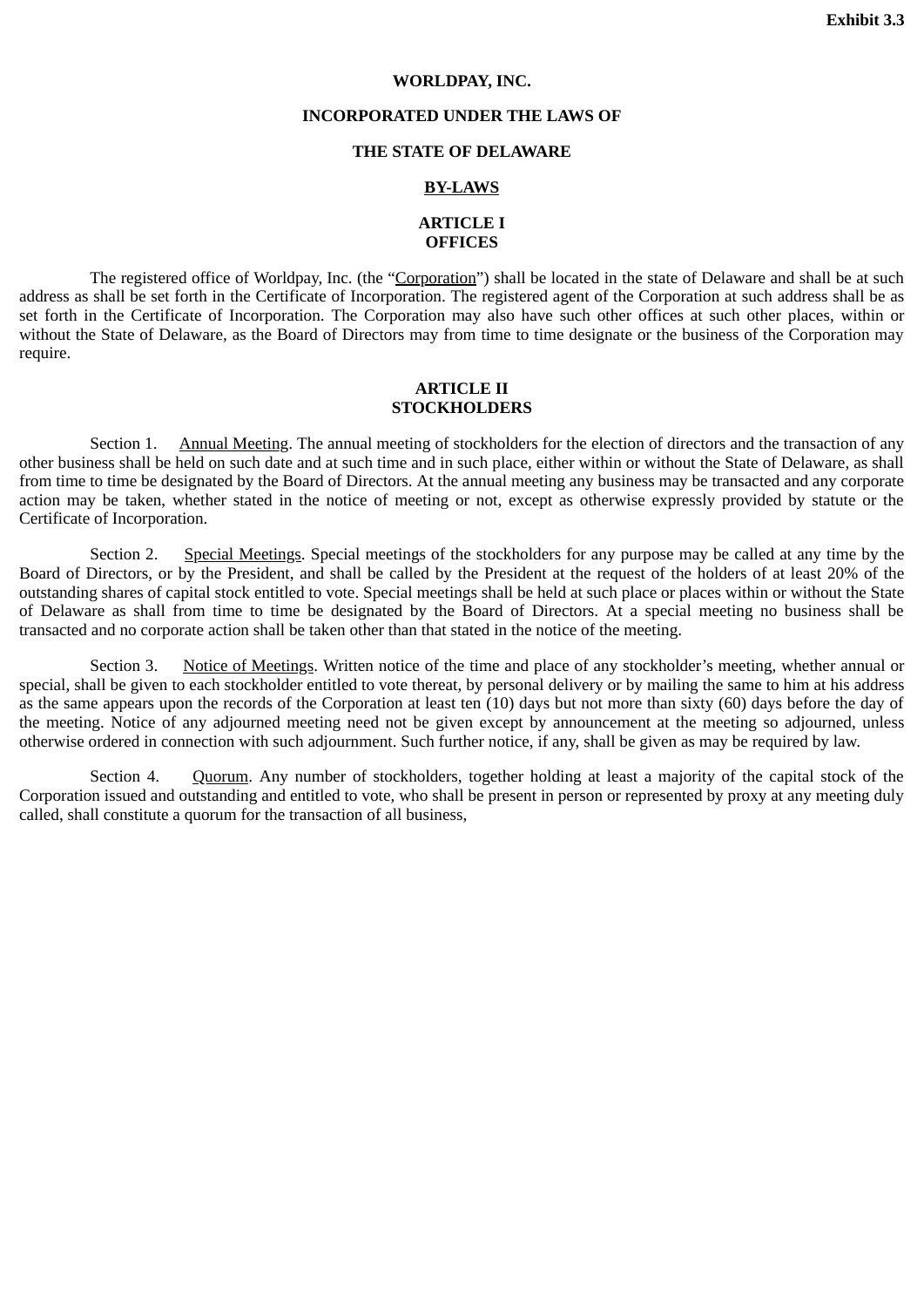except as otherwise provided by law, by the Certificate of Incorporation or by these By-laws.

Section 5. Adjournment of Meetings. If less than a quorum shall attend at the time for which a meeting shall have been called, the meeting may adjourn from time to time by a majority vote of the stockholders present or represented by proxy and entitled to vote without notice other than by announcement at the meeting until a quorum shall attend. Any meeting at which a quorum is present may also be adjourned in like manner and for such time or upon such call as may be determined by a majority vote of the stockholders present or represented by proxy and entitled to vote. At any adjourned meeting at which a quorum shall be present, any business may be transacted and any corporate action may be taken which might have been transacted at the meeting as originally called.

Section 6. Voting List. The Secretary shall prepare and make, at least ten (10) days before every election of directors, a complete list of the stockholders entitled to vote, arranged in alphabetical order and showing the address of each stockholder and the number of shares of each stockholder. Such list shall be open at the place where the election is to be held for said ten (10) days, to the examination of any stockholder, and shall be produced and kept at the time and place of election during the whole time thereof, and subject to the inspection of any stockholder who may be present.

Section 7. Voting. Each stockholder entitled to vote at any meeting may vote either in person or by proxy, but no proxy shall be voted on or after three years from its date, unless said proxy provides for a longer period. Except as otherwise provided by the Certificate of Incorporation, each stockholder entitled to vote shall at every meeting of the stockholders be entitled to one vote for each share of stock registered in his name on the record of stockholders. At all meetings of stockholders all matters, except as otherwise provided by statute, shall be determined by the affirmative vote of the majority of shares present in person or by proxy and entitled to vote on the subject matter. Voting at meetings of stockholders need not be by written ballot.

Section 8. Record Date of Stockholders. The Board of Directors is authorized to fix in advance a date not exceeding sixty (60) days nor less than ten (10) days preceding the date of any meeting of stockholders, or the date for the payment of any dividend, or the date for the allotment of rights, or the date when any change or conversion or exchange of capital stock shall go into effect, or a date in connection with obtaining the consent of stockholders for any purposes, as a record date for the determination of the stockholders entitled to notice of, and to vote at, any such meeting, and any adjournment thereof, or entitled to receive payment of any such dividend, or to any such allotment of rights, or to exercise the rights in respect of any such change, conversion or exchange of capital stock, or to give such consent, and, in such case, such stockholders and only such stockholders as shall be stockholders of record on the date so fixed shall be entitled to such notice of, and to vote at, such meeting, and any adjournment thereof, or to receive payment of such dividend, or to receive such allotment of rights, or to exercise such rights, or to give such consent, as the case may be, notwithstanding any transfer of any stock on the books of the Corporation, after such record date fixed as aforesaid.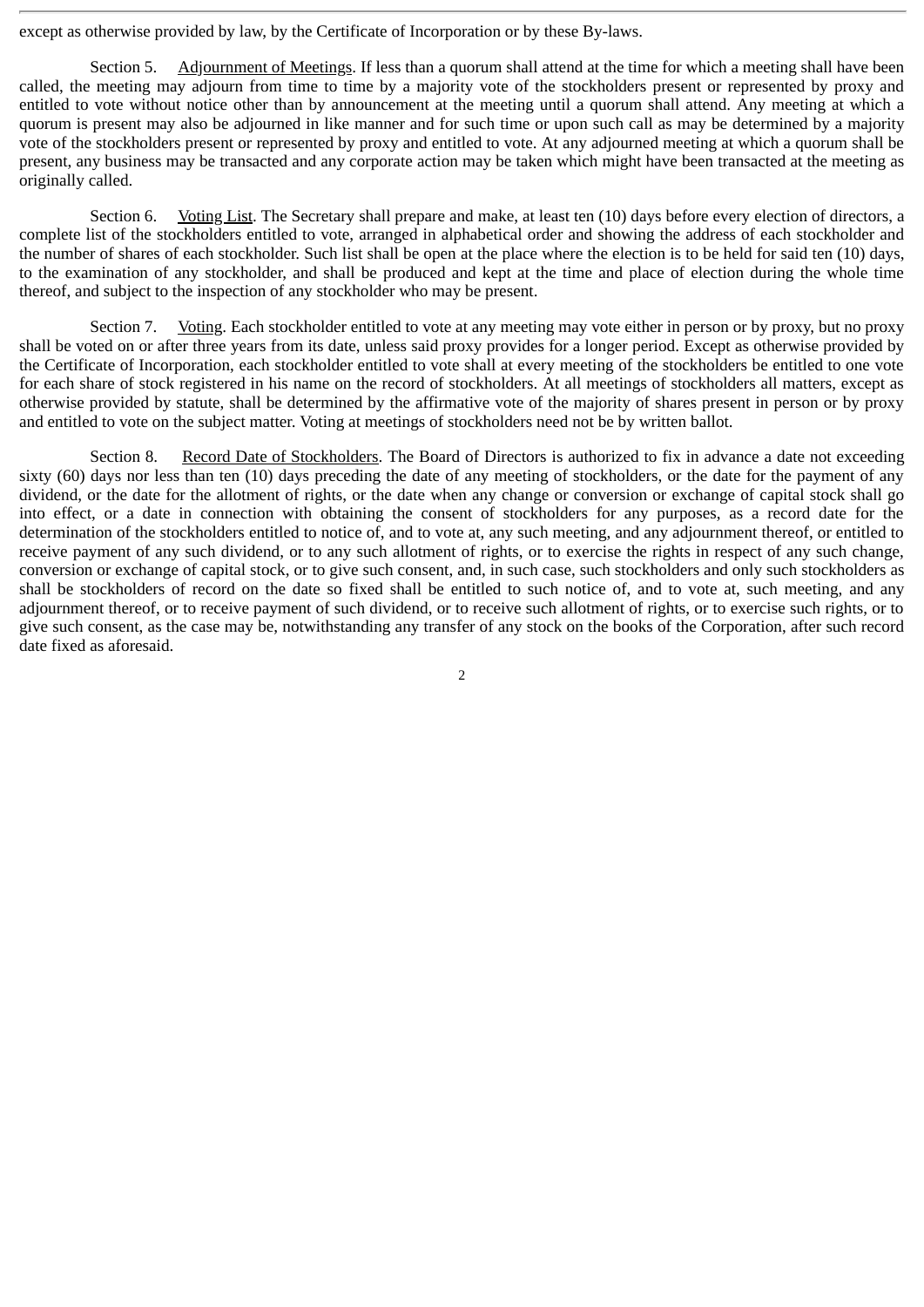Section 9. Action Without Meeting. Any action required or permitted to be taken at any annual or special meeting of stockholders may be taken without a meeting, without prior notice and without a vote, if a consent or consents in writing, setting forth the action so taken, shall be signed by the holders of outstanding stock having not less than the minimum number of votes that would be necessary to authorize or take such action at a meeting at which all shares entitled to vote thereon were present and voted and shall be delivered to the Corporation by delivery to its registered office in the State of Delaware, its principal place of business, or an officer or agent of the Corporation having custody of the book in which proceedings of meetings of stockholders are recorded. Delivery made to the Corporation's registered office shall be by hand or by certified or registered mail, return receipt requested. Prompt notice of the taking of the corporate action without a meeting by less than unanimous written consent shall be given to those stockholders who have not consented in writing.

Section 10. Conduct of Meetings. The Chairman of the Board of Directors, or if there be none, or in the Chairman's absence, the President shall preside at all regular or special meetings of stockholders. To the maximum extent permitted by law, such presiding person shall have the power to set procedural rules, including but not limited to rules respecting the time allotted to stockholders to speak, governing all aspects of the conduct of such meetings.

# **ARTICLE III DIRECTORS**

Section 1. Number and Qualifications: The Board of Directors shall consist initially of such number of directors as is set forth in the Statement of the Sole Incorporator or such other Action of the Sole Incorporator, as applicable, and thereafter shall consist of such number as may be fixed from time to time by resolution of the Board of Directors. The directors need not be stockholders.

Section 2. Election of Directors: The directors shall be elected by the stockholders at the annual meeting of stockholders.

Section 3. Duration of Office: The directors chosen at any annual meeting shall, except as hereinafter provided, hold office until the next annual election and until their successors are elected and qualify.

Section 4. Removal and Resignation of Directors: Except as set forth in the Certificate of Incorporation of the Corporation, as such certificate may be amended by any Certificates of Designation filed by the Corporation, any director may be removed from the Board of Directors, with or without cause, by the holders of a majority of the shares of capital stock entitled to vote, either by written consent or consents or at any special meeting of the stockholders called for that purpose, and the office of such director shall forthwith become vacant.

Any director may resign at any time. Such resignation shall take effect at the time specified therein, and if no time be specified, at the time of its receipt by the President or Secretary. The acceptance of a resignation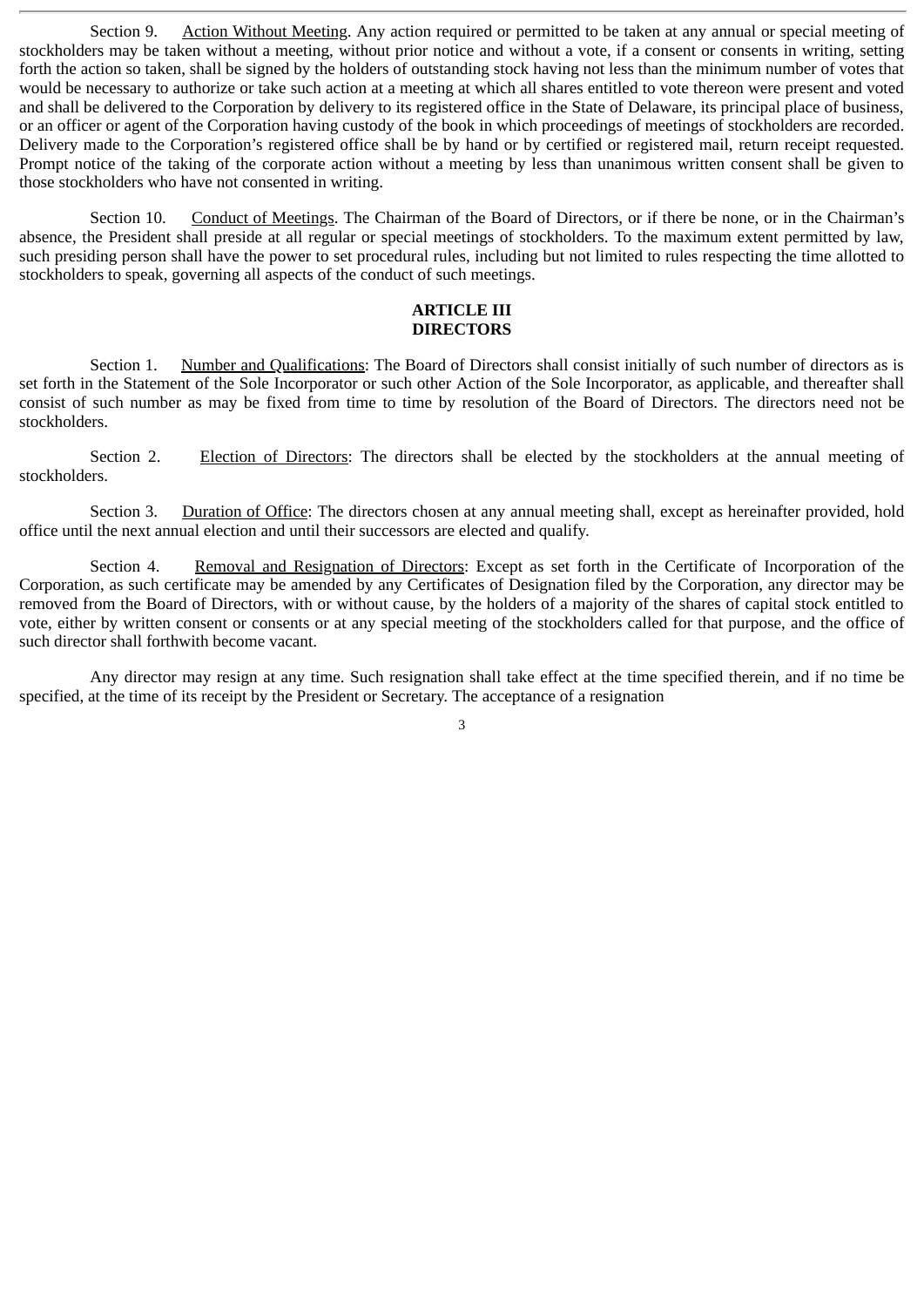shall not be necessary to make it effective, unless so specified therein.

Section 5. Filling of Vacancies: Any vacancy among the directors, occurring from any cause whatsoever, may be filled by a majority of the remaining directors, though less than a quorum, provided, however, that the stockholders removing any director may at the same meeting fill the vacancy caused by such removal, and provided further, that if the directors fail to fill any such vacancy, the stockholders may at any special meeting called for that purpose fill such vacancy. In case of any increase in the number of directors, the additional directors may be elected by the directors in office before such increase.

Any person elected to fill a vacancy shall hold office, subject to the right of removal as hereinbefore provided, until the next annual election and until his successor is elected and qualifies.

Section 6. Regular Meetings: The Board of Directors shall hold an annual meeting for the purpose of organization and the transaction of any business immediately after the annual meeting of the stockholders, provided a quorum of directors is present. Other regular meetings may be held at such times as may be determined from time to time by resolution of the Board of Directors.

Section 7. Special Meetings: Special meetings of the Board of Directors may be called by the Chairman of the Board of Directors, if any, or by the President or by any two directors.

Section 8. Notice and Place of Meetings: Meetings of the Board of Directors may be held at the principal office of the Corporation, or at such other place as shall be stated in the notice of such meeting. Notice of any special meeting, and, except as the Board of Directors may otherwise determine by resolution, notice of any regular meeting also, shall be mailed to each director addressed to him at his residence or usual place of business at least two (2) days before the day on which the meeting is to be held, or if sent to him at such place by email, or delivered personally or by telephone, not later than the day before the day on which the meeting is to be held. No notice of the annual meeting of the Board of Directors shall be required if it is held immediately after the annual meeting of the stockholders and if a quorum is present.

Section 9. Business Transacted at Meetings, etc.: Any business may be transacted and any corporate action may be taken at any regular or special meeting of the Board of Directors at which a quorum shall be present, whether such business or proposed action be stated in the notice of such meeting or not, unless special notice of such business or proposed action shall be required by statute.

Section 10. Cuorum: A majority of the Board of Directors at any time in office shall constitute a quorum. At any meeting at which a quorum is present, the vote of a majority of the members present shall be the act of the Board of Directors unless the act of a greater number is specifically required by law or by the Certificate of Incorporation or these By-laws. The members of the Board of Directors shall act only as the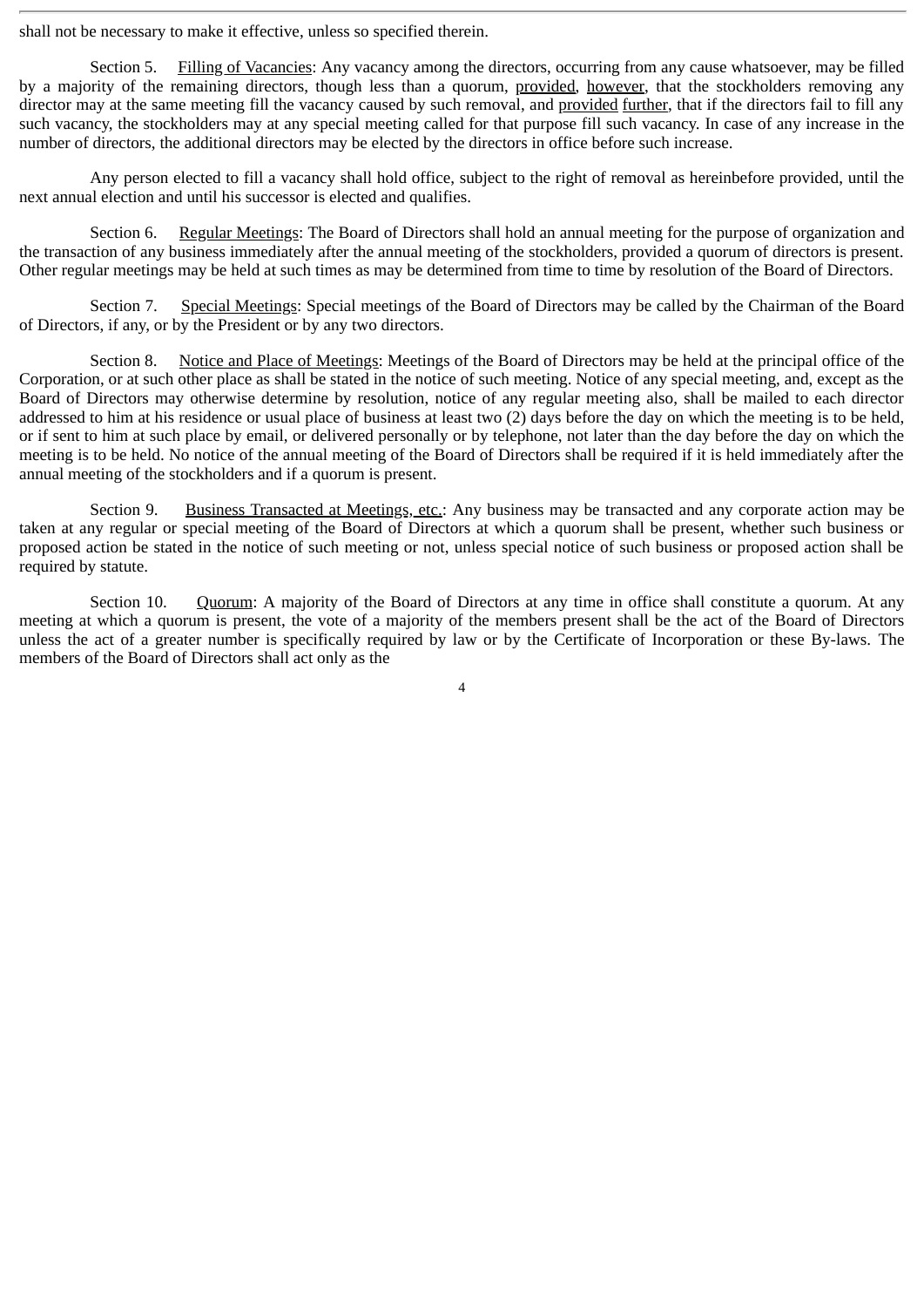Board of Directors and the individual members thereof shall not have any powers as such.

Section 11. Compensation: The directors shall not receive any stated salary for their services as directors, but by resolution of the Board of Directors a fixed fee and expenses of attendance may be allowed for attendance at each meeting. Nothing herein contained shall preclude any director from serving the Corporation in any other capacity, as an officer, agent or otherwise, and receiving compensation therefor.

Section 12. Action Without a Meeting: Any action required or permitted to be taken at any meeting of the Board of Directors, or of any committee thereof, may be taken without a meeting if all members of the Board of Directors or committee, as the case may be, consent thereto in writing, and the writing or writings are filed with the minutes of the proceedings of the Board of Directors or committee.

Section 13. Meetings Through Use of Communications Equipment: Members of the Board of Directors, or any committee designated by the Board of Directors, shall, except as otherwise provided by law, the Certificate of Incorporation or these By-laws, have the power to participate in a meeting of the Board of Directors, or any committee, by means of a conference telephone or similar communications equipment by means of which all persons participating in the meeting can hear each other, and such participation shall constitute presence in person at the meeting.

# **ARTICLE IV COMMITTEES**

Section 1. Executive Committee: The Board of Directors may, by resolution passed by a majority of the whole Board of Directors, designate two or more of their number to constitute an Executive Committee to hold office at the pleasure of the Board of Directors, which Committee shall, during the intervals between meetings of the Board of Directors, have and exercise all of the powers of the Board of Directors in the management of the business and affairs of the Corporation, subject only to such restrictions or limitations as the Board of Directors may from time to time specify, or as limited by the Delaware Corporation Law, and shall have power to authorize the seal of the Corporation to be affixed to all papers which may require it.

Any member of the Executive Committee may be removed at any time, with or without cause, by a resolution of a majority of the whole Board of Directors.

Any person ceasing to be a director shall ipso facto cease to be a member of the Executive Committee.

Any vacancy in the Executive Committee occurring from any cause whatsoever may be filled from among the directors by a resolution of a majority of the whole Board of Directors.

Section 2. Other Committees: Other committees, whose members need not be directors, may be appointed by the Board of Directors or the Executive Committee, which committees shall hold office for such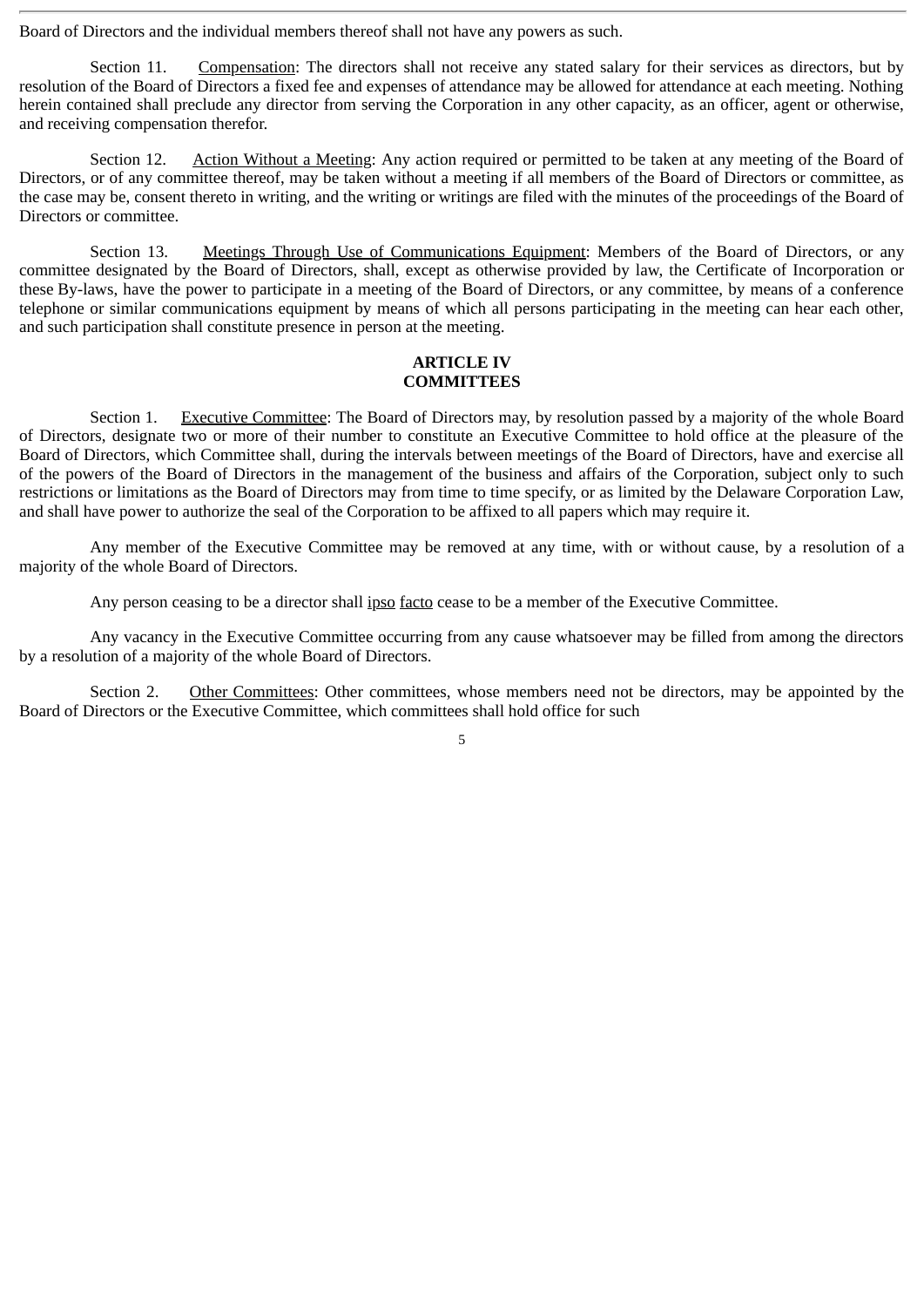time and have such powers and perform such duties as may from time to time be assigned to them by the Board of Directors or the Executive Committee.

Any member of such a committee may be removed at any time, with or without cause, by the Board of Directors or the Executive Committee. Any vacancy in a committee occurring from any cause whatsoever may be filled by the Board of Directors or the Executive Committee.

Section 3. Resignation: Any member of a committee may resign at any time. Such resignation shall be made in writing and shall take effect at the time specified therein, or, if no time be specified, at the time of its receipt by the President or Secretary. The acceptance of a resignation shall not be necessary to make it effective unless so specified therein.

Section 4. Quorum: A majority of the members of a committee shall constitute a quorum. The act of a majority of the members of a committee present at any meeting at which a quorum is present shall be the act of such committee. The members of a committee shall act only as a committee, and the individual members thereof shall not have any powers as such.

Section 5. Record of Proceedings, etc.: Each committee shall keep a record of its acts and proceedings, and shall report the same to the Board of Directors when and as required by the Board of Directors.

Section 6. Organization, Meetings, Notices, etc.: A committee may hold its meetings at the principal office of the Corporation, or at any other place which a majority of the committee may at any time agreed upon. Each committee may make such rules as it may deem expedient for the regulation and carrying on of its meetings and proceedings. Unless otherwise ordered by the Executive Committee, any notice of a meeting of such committee may be given by the Secretary of the Corporation or by the chairman of the committee and shall be sufficiently given if mailed to each member at his residence or usual place of business at least two (2) days before the day on which the meeting is to be held, or if sent to him at such place by email, or delivered personally or by telephone not later than twenty-four (24) hours before the time at which the meeting is to be held.

Section 7. Compensation: The members of any committee shall be entitled to such compensation as may be allowed them by resolution of the Board of Directors.

# **ARTICLE V OFFICERS**

Section 1. Number: The officers of the Corporation shall be a President and a Secretary and such other officers as may be appointed in accordance with the provisions of this Article V. The Board of Directors in its discretion may also elect a Chairman of the Board of Directors.

Section 2. Election, Term of Office and Qualifications: The officers, except as provided in Section 3 of this Article V, shall be chosen annually by the Board of Directors. Each such officer shall, except as herein otherwise provided, hold office until his successor shall have been chosen and shall qualify. The Chairman of the Board of Directors, if any, and the President shall be directors of the Corporation, and should any one of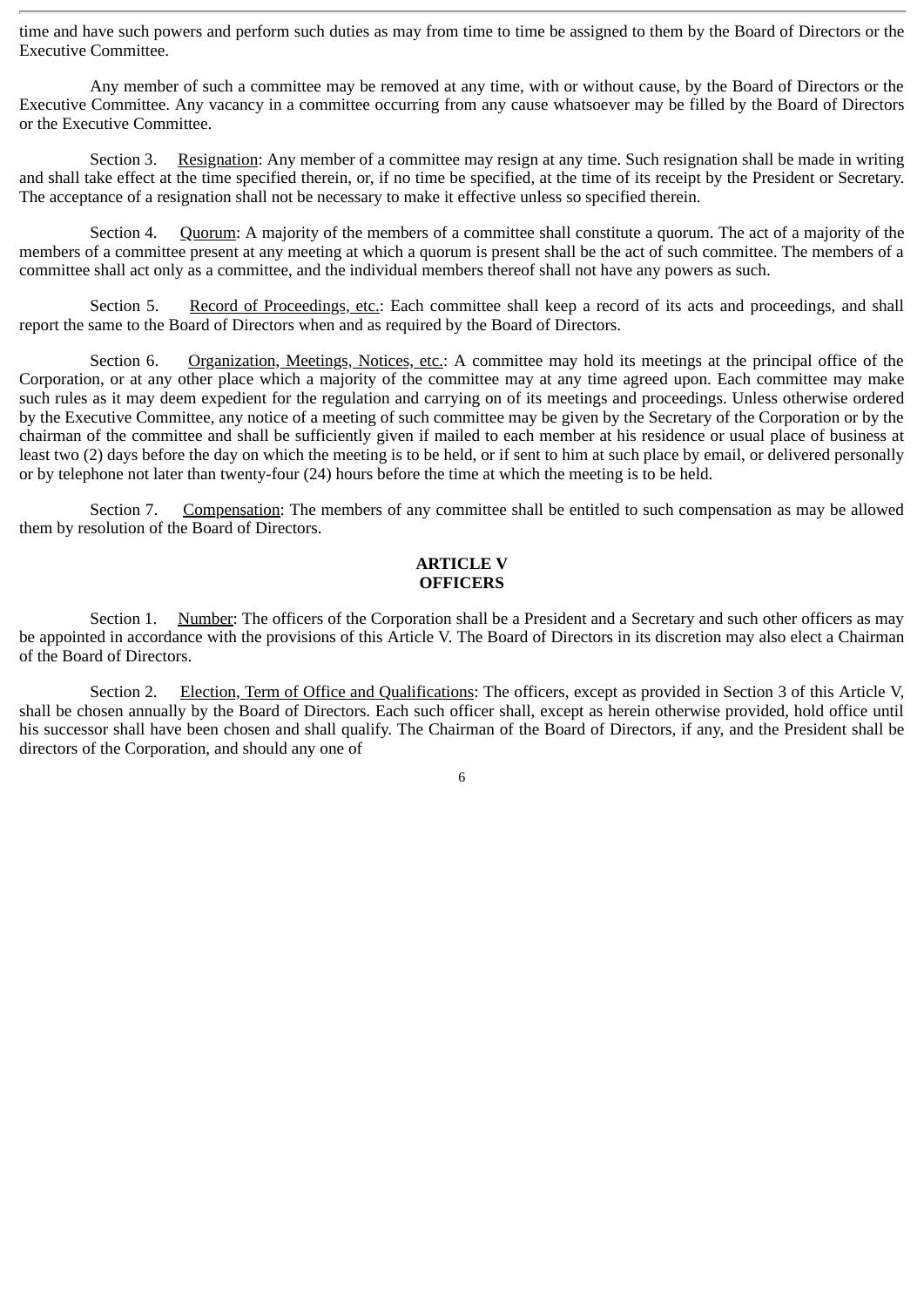them cease to be a director, he shall ipso facto cease to be such officer. Except as otherwise provided by law, any number of offices may be held by the same person.

Section 3. Other Officers: Other officers, including one or more vice-presidents, assistant secretaries, treasurer or assistant treasurers, may from time to time be appointed by the Board of Directors, which other officers shall have such powers and perform such duties as may be assigned to them by the Board of Directors or the officer or committee appointing them.

Section 4. Removal of Officers: Any officer of the Corporation may be removed from office, with or without cause, by a vote of a majority of the Board of Directors.

Section 5. Resignation: Any officer of the Corporation may resign at any time. Such resignation shall be in writing and shall take effect at the time specified therein, and if no time be specified, at the time of its receipt by the President or Secretary. The acceptance of a resignation shall not be necessary in order to make it effective, unless so specified therein.

Section 6. Filling of Vacancies: A vacancy in any office shall be filled by the Board of Directors or by the authority appointing the predecessor in such office.

Section 7. Compensation: The compensation of the officers shall be fixed by the Board of Directors, or by any committee upon whom power in that regard may be conferred by the Board of Directors.

Section 8. Chairman of the Board of Directors: The Chairman of the Board of Directors, if any, shall be a director and shall preside at all meetings of the stockholders and the Board of Directors, and shall have such power and perform such duties as may from time to time be assigned to him by the Board of Directors.

Section 9. President: In the absence of the Chairman of the Board of Directors, or if there be none, the President shall preside at all meetings of the stockholders and the Board of Directors. He shall have power to call special meetings of the stockholders or of the Board of Directors or of the Executive Committee at any time. He shall be the chief executive officer of the Corporation, and shall have the general direction of the business, affairs and property of the Corporation, and of its several officers, and shall have and exercise all such powers and discharge such duties as usually pertain to the office of President.

Section 10. Vice-Presidents: The vice-president, or vice-presidents if there is more than one, shall, subject to the direction of the Board of Directors, at the request of the President or in his absence, or in case of his inability to perform his duties from any cause, perform the duties of the President, and, when so acting, shall have all the powers of, and be subject to all restrictions upon, the President. The vice-presidents shall also perform such other duties as may be assigned to them by the Board of Directors, and the Board of Directors may determine the order of priority among them.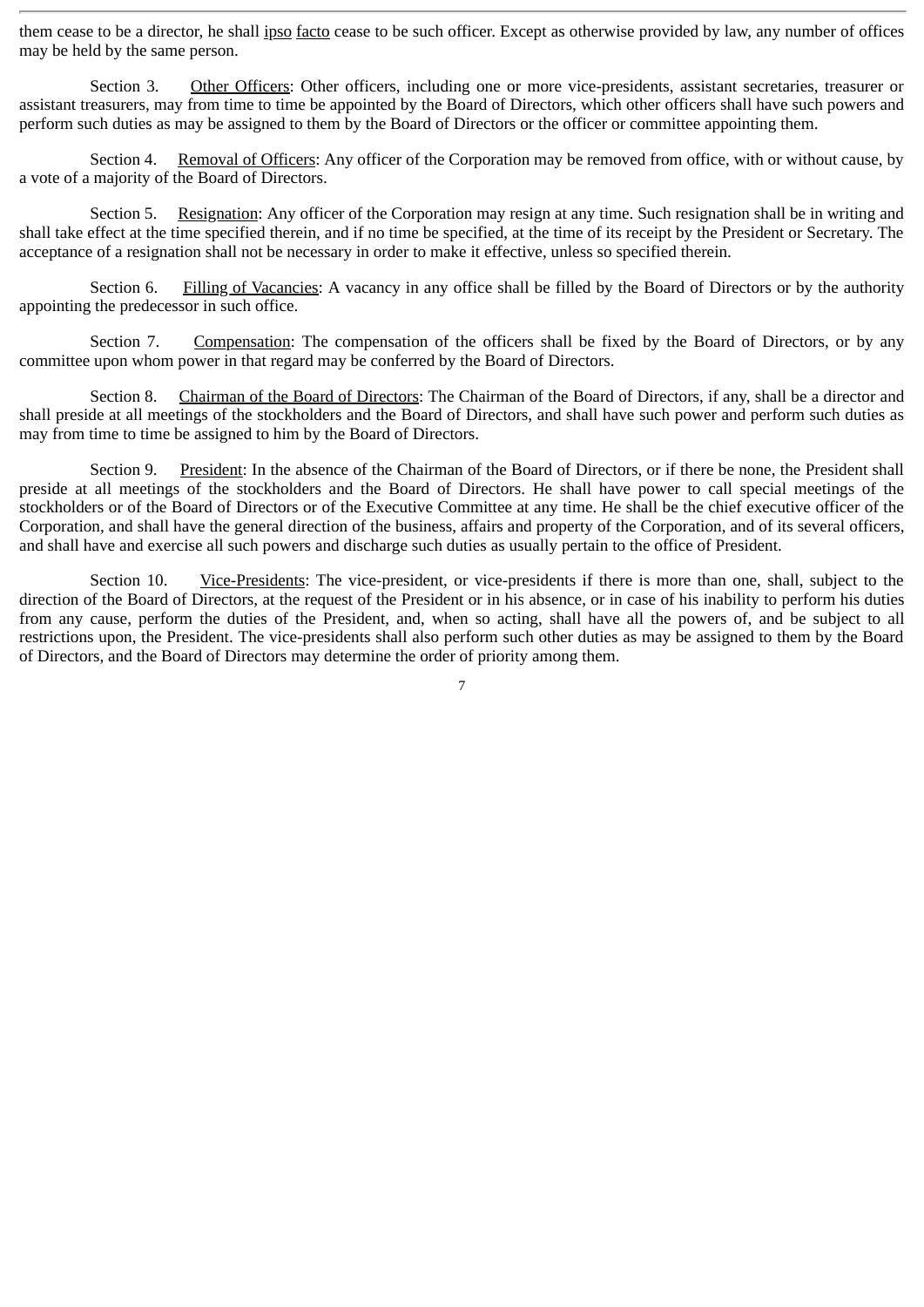Section 11. Secretary: The Secretary shall perform such duties as are incident to the office of Secretary, or as may from time to time be assigned to him by the Board of Directors, or as are prescribed by these By-laws.

Section 12. Treasurer: The Treasurer shall perform such duties and have powers as are usually incident to the office of Treasurer or which may be assigned to him by the Board of Directors.

#### **ARTICLE VI CAPITAL STOCK**

Section 1. Certificates of Stock: The shares of the Corporation shall not be represented by certificates, provided that the Board of Directors may provide by resolution or resolutions that some or all of any or all classes or series of stock shall be certificated shares so long as all holders of the applicable class or series have the same right to certificates. Every holder of stock represented by certificates shall be entitled to have a certificate signed by or in the name of the Corporation by the Chairperson or Vice Chairperson of the Board of Directors or an officer of the Corporation certifying the number of shares owned by such holder in the Corporation. Any of or all the signatures on the certificate may be a facsimile signature. In case any officer or officers who shall have signed, or whose facsimile signature or signatures shall have been used on any such certificate or certificates shall cease to be such officer or officers of the Corporation, whether because of death, resignation or otherwise, before such certificate or certificates shall have been delivered by the Corporation, such certificate or certificates may nevertheless be adopted by the Corporation and be issued and delivered as though the person or persons who signed such certificate or certificates, or whose facsimile signature or signatures shall have been used thereon have not ceased to be such officer or officers of the Corporation.

Section 2. Registration and Transfer of Shares: The name of each person owning a share of the capital stock of the Corporation shall be entered on the books of the Corporation together with the number of shares held by him, her or it, the numbers of the certificates, if any, covering such shares and the dates of acquisition of such shares. The shares of stock of the Corporation held in certificated form shall be transferable on the books of the Corporation by the holders thereof in person, or by their duly authorized attorneys or legal representatives, on surrender and cancellation of certificates for a like number of shares, accompanied by an assignment or power of transfer endorsed thereon or attached thereto, duly executed, and with such proof of the authenticity of the signature as the Corporation or its agents may reasonably require. The shares of stock of the Corporation that are not held in certificated form shall be transferable on the books of the Corporation by the holders thereof in person, or by their duly authorized attorneys or legal representatives, on delivery of an assignment or power of transfer. A record shall be made of each transfer.

The Board of Directors may make other and further rules and regulations concerning the transfer and registration of certificates for stock and may appoint a transfer agent or registrar or both and may require all certificates of stock to bear the signature of either or both.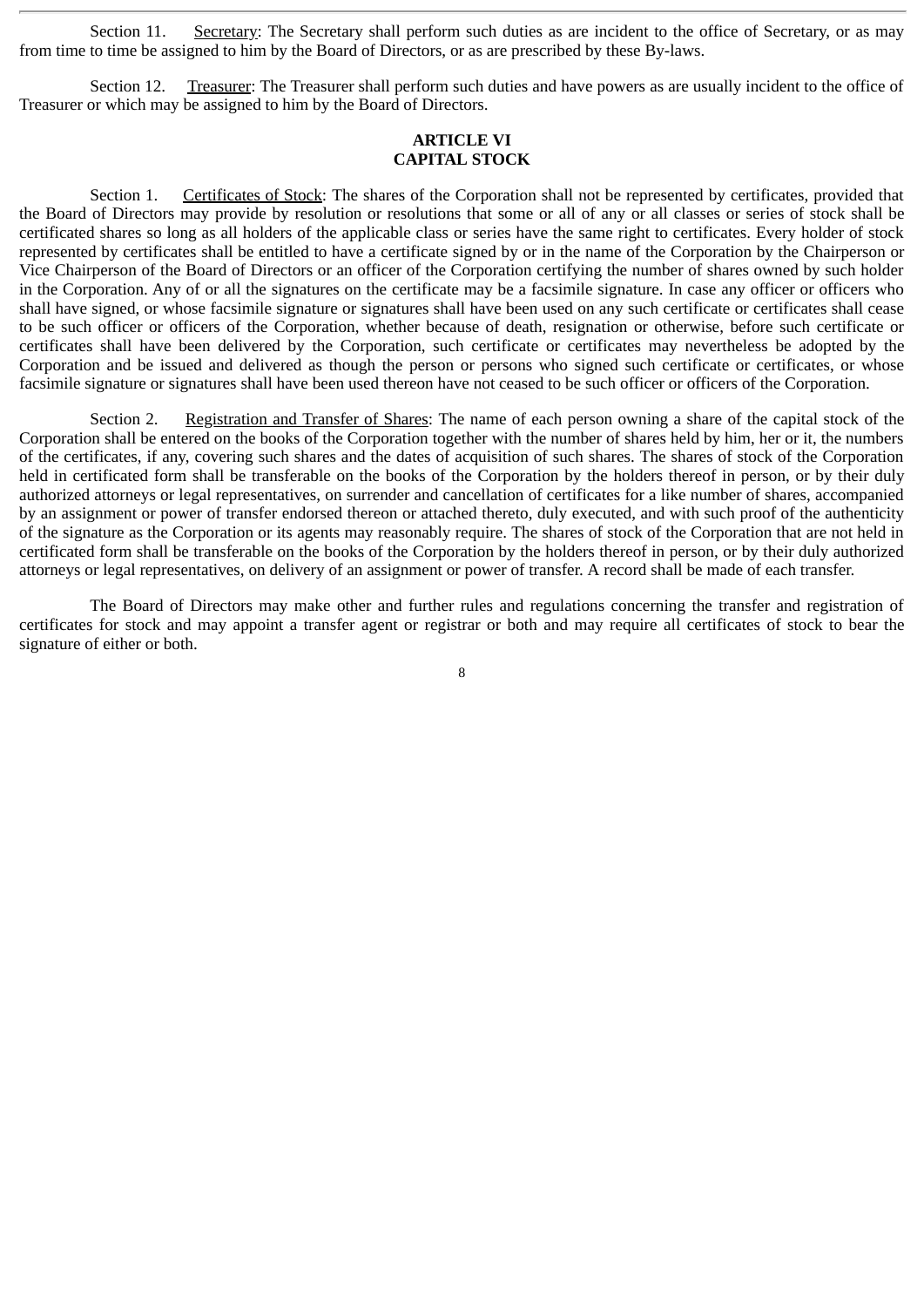Section 3. Lost, Destroyed and Mutilated Certificates: The holder of any stock of the Corporation held in certificated form shall immediately notify the Corporation of any loss, theft, destruction or mutilation of the certificates therefor. The Corporation may issue a new certificate of stock in the place of any certificate theretofore issued by it and alleged to have been lost, stolen or destroyed, and the Board of Directors may, in its discretion, require the owner of the lost, stolen or destroyed certificate, or the owner's legal representatives, to give the Corporation a bond, in such sum not exceeding double the value of the stock and with such surety or sureties as they may require, to indemnify it against any claim that may be made against it by reason of the issue of such new certificate and against all other liability in the premises, or may remit such owner to such remedy or remedies as he may have under the laws of the State of Delaware.

#### **ARTICLE VII DIVIDENDS, SURPLUS, ETC.**

Section 1. General Discretion of Directors: The Board of Directors shall have power to fix and vary the amount to be set aside or reserved as working capital of the Corporation, or as reserves, or for other proper purposes of the Corporation, and, subject to the requirements of the Certificate of Incorporation, to determine whether any, if any, part of the surplus or net profits of the Corporation shall be declared as dividends and paid to the stockholders, and to fix the date or dates for the payment of dividends.

# **ARTICLE VIII MISCELLANEOUS PROVISIONS**

Section 1. Fiscal Year: The fiscal year of the Corporation shall commence on the first day of January and end on the last day of December.

Section 2. Corporate Seal: The corporate seal shall be in such form as approved by the Board of Directors and may be altered at their pleasure. The corporate seal may be used by causing it or a facsimile thereof to be impressed or affixed or reproduced or otherwise.

Section 3. Notices: Except as otherwise expressly provided, any notice required by these By-laws to be given shall be sufficient if given by depositing the same in a post office or letter box in a sealed postpaid wrapper addressed to the person entitled thereto at his address, as the same appears upon the books of the Corporation, or by sending via email the same to such person at such addresses; and such notice shall be deemed to be given at the time it is mailed, or sent via email.

Section 4. Waiver of Notice: Any stockholder or director may at any time, by writing or by email, waive any notice required to be given under these By-laws, and if any stockholder or director shall be present at any meeting his presence shall constitute a waiver of such notice.

Section 5. Checks, Drafts, etc.: All checks, drafts or other orders for the payment of money, notes or other evidences of indebtedness issued in the name of the Corporation, shall be signed by such officer or officers, agent or agents of the Corporation, and in such manner, as shall from time to time be designated by resolution of the Board of Directors.

 $\overline{q}$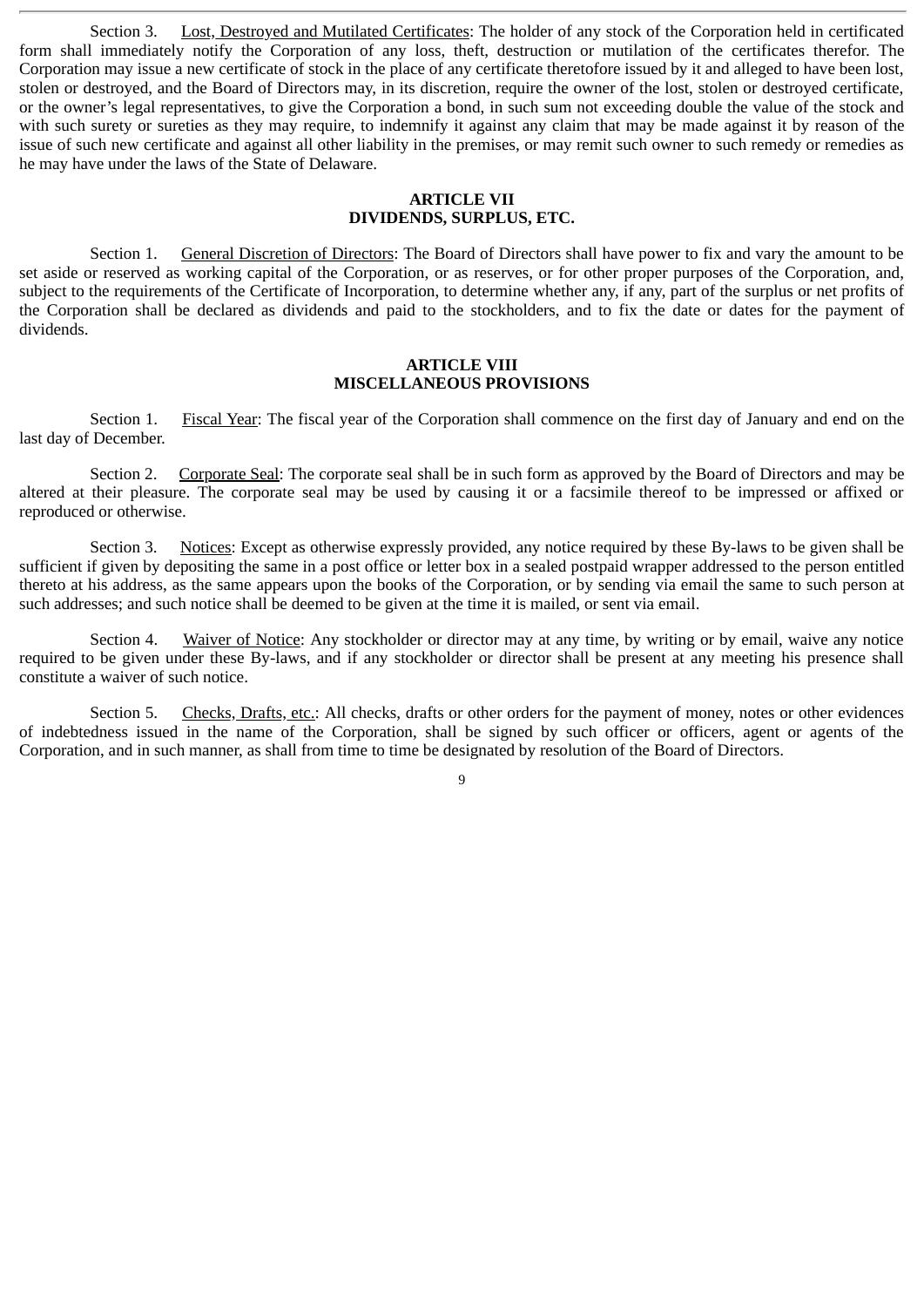Section 6. Deposits: All funds of the Corporation shall be deposited from time to time to the credit of the Corporation in such bank or banks, trust companies or other depositories as the Board of Directors may select, and, for the purpose of such deposit, checks, drafts, warrants and other orders for the payment of money which are payable to the order of the Corporation, may be endorsed for deposit, assigned and delivered by any officer of the Corporation, or by such agents of the Corporation as the Board of Directors or the President may authorize for that purpose.

Section 7. Voting Stock of Other Corporations: Except as otherwise ordered by the Board of Directors or the Executive Committee, the President or the treasurer shall have full power and authority on behalf of the Corporation to attend and to act and to vote at any meeting of the stockholders of any corporation of which the Corporation is a stockholder and to execute a proxy to any other person to represent the Corporation at any such meeting, and at any such meeting the President or the treasurer or the holder of any such proxy, as the case may be, shall possess and may exercise any and all rights and powers incident to ownership of such stock and which, as owner thereof, the Corporation might have possessed and exercised if present. The Board of Directors or the Executive Committee may from time to time confer like powers upon any other person or persons.

Section 8. Indemnification of Officers and Directors: The Corporation shall indemnify any and all of its directors or officers, including former directors or officers, and any employee, who shall serve as an officer or director of any corporation at the request of this Corporation, to the fullest extent permitted under and in accordance with the laws of the State of Delaware.

# **ARTICLE IX AMENDMENTS**

The Board of Directors shall have the power to make, rescind, alter, amend and repeal these By-laws, provided, however, that the stockholders shall have power to rescind, alter, amend or repeal any by-laws made by the Board of Directors, and to enact by-laws which if so expressed shall not be rescinded, altered, amended or repealed by the Board of Directors. No change of the time or place for the annual meeting of the stockholders for the election of directors shall be made except in accordance with the laws of the State of Delaware.

**\* \* \* \* \***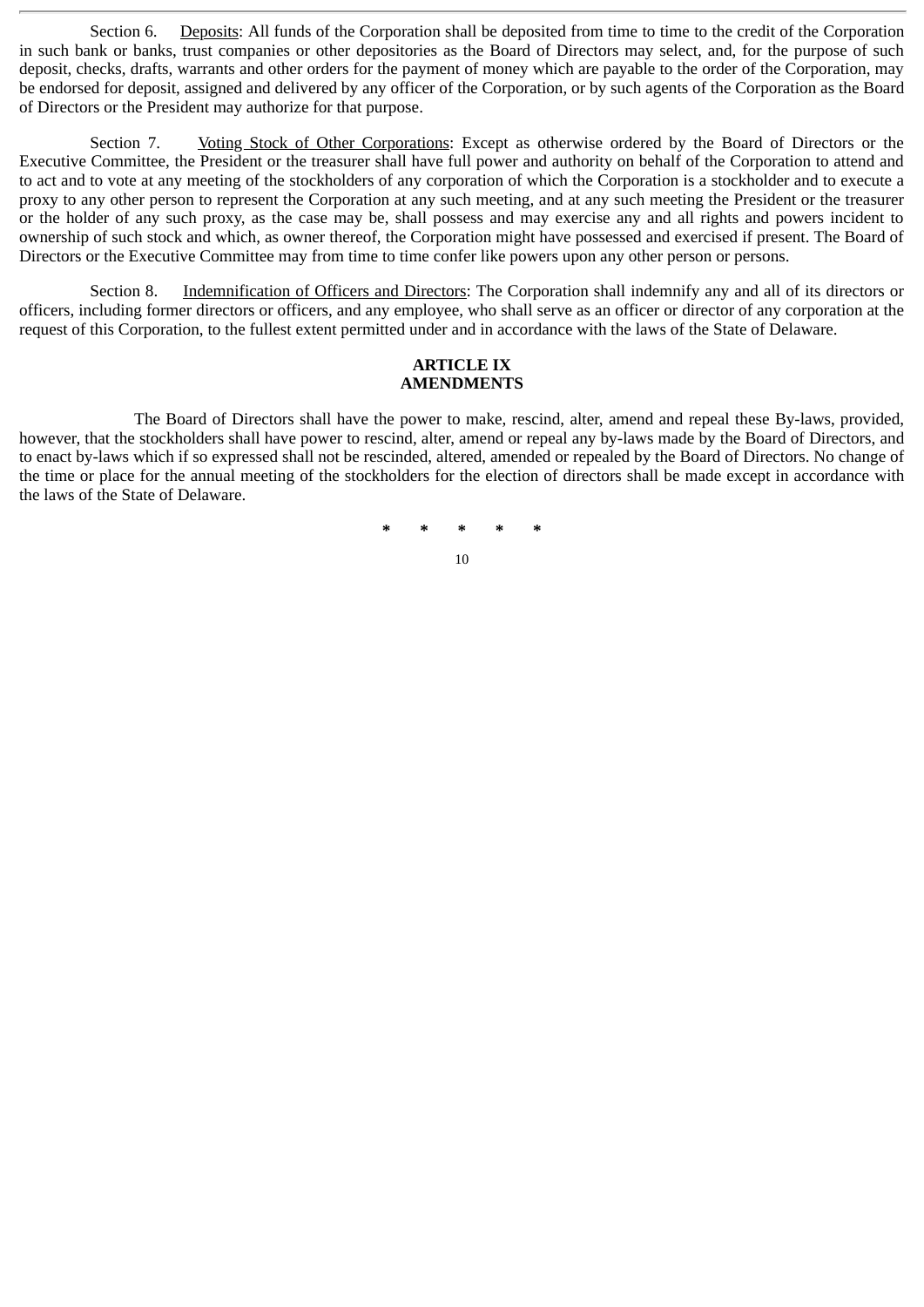<span id="page-23-0"></span>

#### **FIS Closes Acquisition of Worldpay, Enhancing its Global Technology Leadership Serving Merchants, Banks and Capital Markets**

- 
- **Key facts** FIS acquires Worldpay, one of the world's leading global eCommerce and payment technology companies.
	- Post-acquisition, FIS will have over \$12 billion in pro forma revenue and be a global leader in technology and solutions for merchants, banks and capital markets.
	- With more than 55,000 employees and a best-in-class technology portfolio, FIS is positioned to accelerate its growth and advance the way the world pays, banks and invests.

**JACKSONVILLE, Fla., July 31, 2019** – FIS (NYSE: FIS) today announced the closing of its acquisition of global payments leader Worldpay, Inc., creating a global leader in technology and solutions for merchants, banks and capital markets.

The combined company will have over \$12 billion in pro forma revenue and more than 55,000 employees. With a best-in-class portfolio of solutions for payments, banking and capital markets, FIS is positioned to accelerate its growth and advance the way the world pays, banks and invests.

"This is an exciting day for FIS and Worldpay, and for the industry as a whole," said FIS Chairman, President and CEO Gary Norcross. "This transformative combination significantly enhances the scale, portfolio and global footprint of FIS to help our clients capitalize on growth opportunities at a time of rapid marketplace change."

"I would like to extend a warm welcome to Worldpay employees, clients and investors to the FIS family as we work together to bring the benefits to businesses and communities around the world," Norcross said. "I couldn't be more optimistic about the future of this company and the innovations and advancements we can bring to advance the way the world pays, banks and invests."

"The global payments industry is moving at an accelerated speed and it is vital that large providers such as FIS stay ahead," said Rivka Gewirtz Little, research director, Global Payment Strategies at IDC Financial Insights. "The combination of FIS and Worldpay enhances FIS' overall acquiring and payment offerings, positioning the company to offer best-in-class enterprise banking, payments, capital markets, and global eCommerce capabilities to financial institutions and businesses worldwide."

Several former Worldpay executives will assume key leadership roles at FIS. Mark Heimbouch, former president and chief operating officer at Worldpay, is joining FIS as president of the company's Merchant Solutions division. Stephanie Ferris, former chief financial officer at Worldpay, is joining FIS as its enterprise-wide chief operating officer. Charles Drucker, former executive chairman and chief executive officer at Worldpay, is joining the FIS board of directors as vice chairman. Key leaders from Worldpay will also remain with the company.

The company will announce second quarter earnings for both FIS and Worldpay beginning at 8:30 a.m. ET on Tuesday, August 6. Details about this webcast can be found on the Investor Relations section of FIS' homepage, www.fisglobal.com.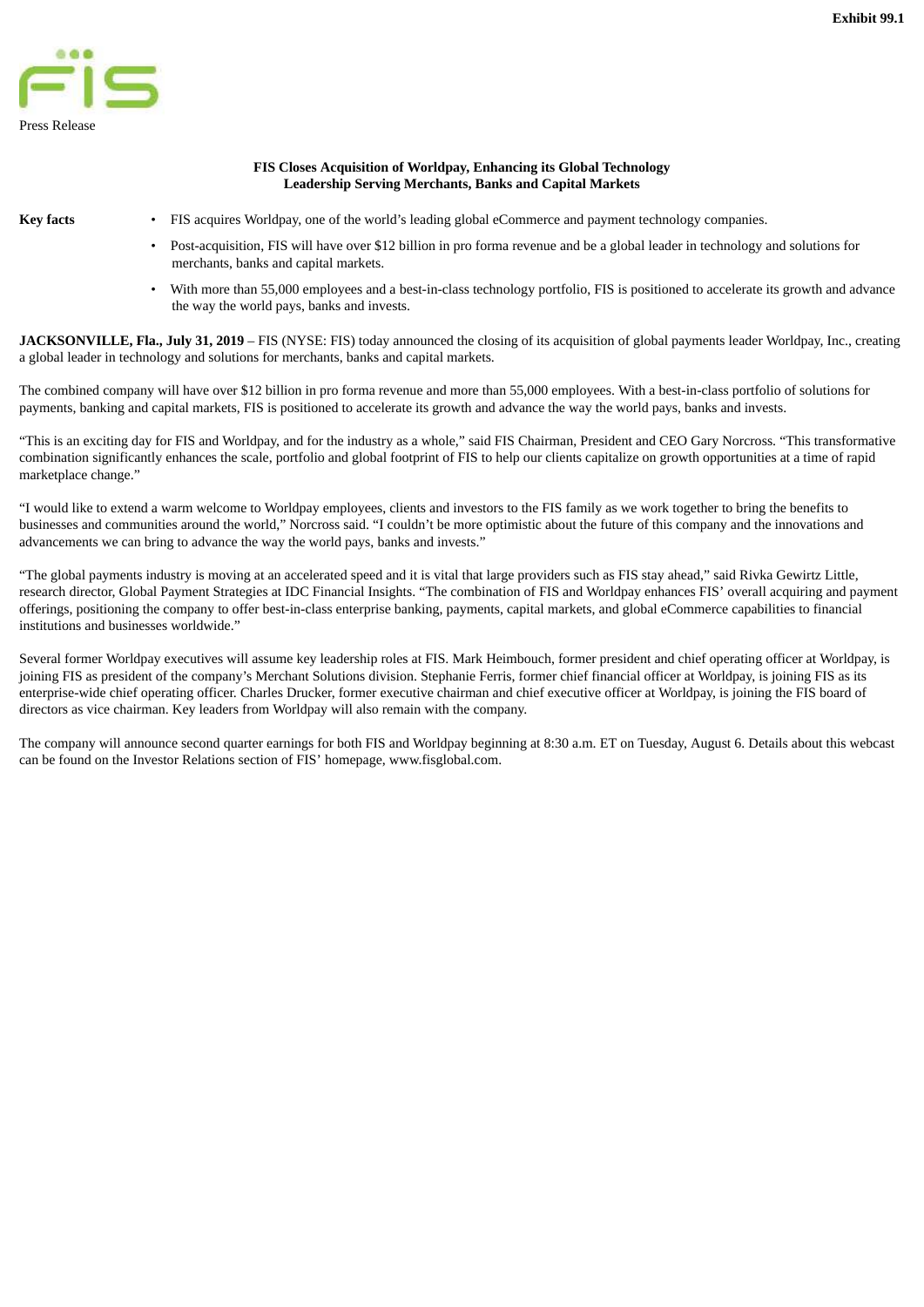#### **About FIS**

FIS is a global leader in technology, solutions and services for merchants, banks and capital markets that helps businesses and communities thrive by advancing commerce and the financial world. For over 50 years, FIS has continued to drive growth for clients around the world by creating tomorrow's technology, solutions and services to modernize today's businesses and customer experiences. By connecting merchants, banks and capital markets, we use our scale, apply our deep expertise and data-driven insights, innovate with purpose to solve for our clients' future, and deliver experiences that are more simple, seamless and secure to advance the way the world pays, banks and invests. Headquartered in Jacksonville, Florida, FIS employs about 55,000 people worldwide dedicated to helping our clients solve for the future. FIS is a Fortune 500® company and is a member of Standard & Poor's 500® Index. To learn more, visit www.fisglobal.com. Follow FIS on Facebook, LinkedIn and Twitter (@FISGlobal).

#### **Forward-Looking Statements**

This release contains "forward-looking statements" within the meaning of the U.S. federal securities laws. Statements that are not historical facts, including statements about anticipated financial outcomes, business and market conditions, outlook and anticipated profitability and growth, as well as other statements about our expectations, beliefs, intentions, or strategies regarding the future, are forward-looking statements. These statements relate to future events and our future results, and involve a number of risks and uncertainties. Forward-looking statements are based on management's beliefs, as well as assumptions made by, and information currently available to, management. Any statements that refer to beliefs, expectations, projections or other characterizations of future events or circumstances and other statements that are not historical facts are forward-looking statements.

Actual results, performance or achievement could differ materially from those contained in these forward-looking statements. The risks and uncertainties that forward-looking statements are subject to include, without limitation:

- the risk that the Worldpay transaction will not provide the expected benefits, or that we will not be able to achieve the cost or revenue synergies anticipated;
- the risk that the integration of FIS and Worldpay will be more difficult, time-consuming or expensive than anticipated;
- the risk of customer loss or other business disruption in connection with the Worldpay transaction, or of the loss of key employees;
- the fact that unforeseen liabilities of FIS or Worldpay may exist;
- the risk that acquired businesses will not be integrated successfully, or that the integration will be more costly or more time-consuming and complex than anticipated;
- the risk that cost savings and other synergies anticipated to be realized from acquisitions may not be fully realized or may take longer to realize than expected;
- the risks of doing business internationally;
- changes in general economic, business and political conditions, including the possibility of intensified international hostilities, acts of terrorism, changes in either or both the United States and international lending, capital and financial markets, and currency fluctuations;
- the effect of legislative initiatives or proposals, statutory changes, governmental or other applicable regulations and/or changes in industry requirements, including privacy and cybersecurity laws and regulations;
- the risks of reduction in revenue from the elimination of existing and potential customers due to consolidation in, or new laws or regulations affecting, the banking, retail and financial services industries or due to financial failures or other setbacks suffered by firms in those industries;
- changes in the growth rates of the markets for our solutions;
- failures to adapt our solutions to changes in technology or in the marketplace;
- internal or external security breaches of our systems, including those relating to unauthorized access, theft, corruption or loss of personal information and computer viruses and other malware affecting our software or platforms, and the reactions of customers, card associations, government regulators and others to any such events;
- the risk that implementation of software (including software updates) for customers or at customer locations or employee error in monitoring our software and platforms may result in the corruption or loss of data or customer information, interruption of business operations, outages, exposure to liability claims or loss of customers;